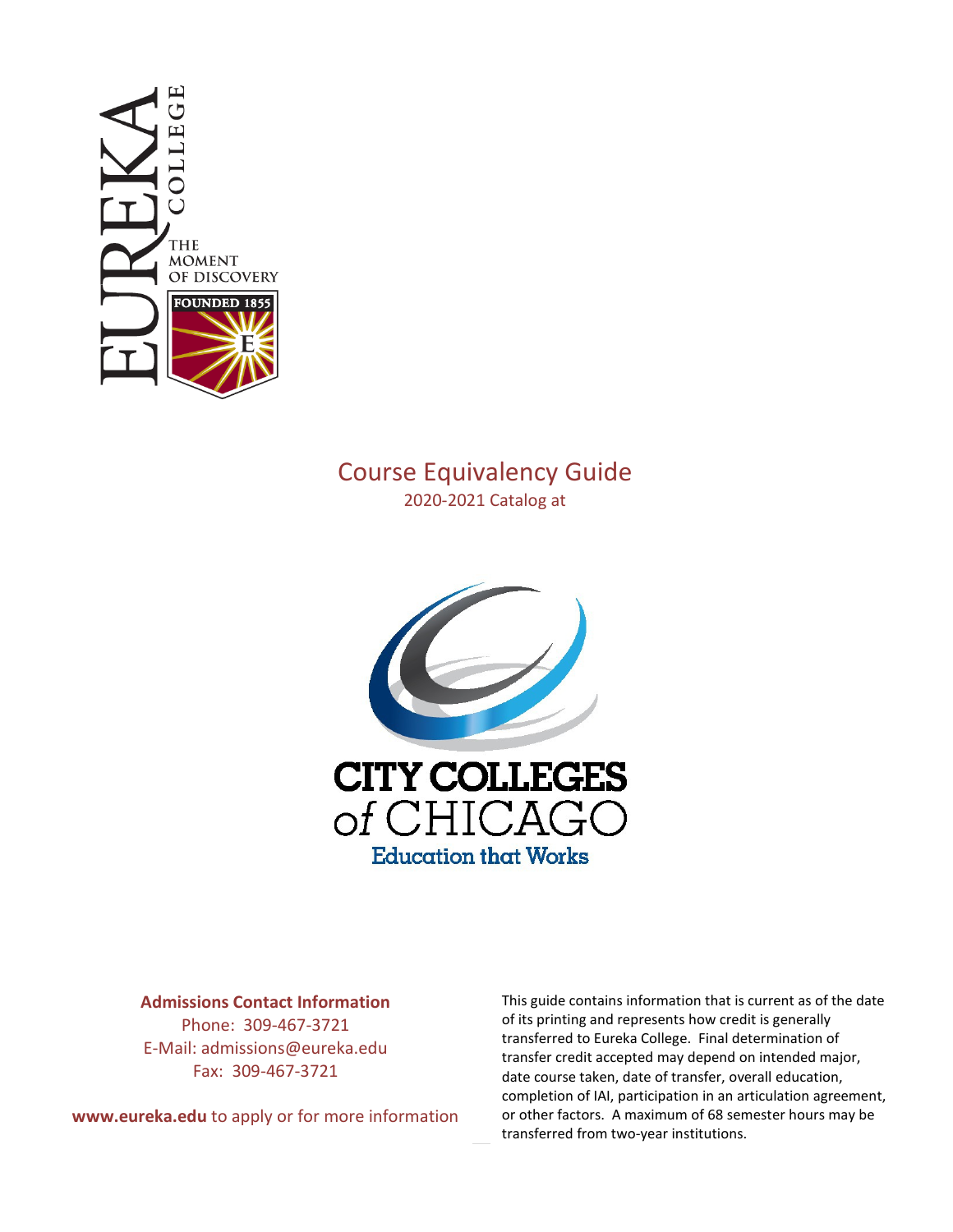| <b>AFROAM</b> | Africana Studies (0117)                  |       |          |  |
|---------------|------------------------------------------|-------|----------|--|
| AFROAM101     | Introduction to African-American Studies | Elect | Elective |  |
| AFROAM214     | Hip Hop: Culture and Politics            | Elect | Elective |  |

**City Colleges of Chicago Course EURE EXECUTE:** Eureka College Equivalent **COLLEGE EQUIVALE EXECUTE:** Credits

# **AIRCON** *Air Conditioning (0094)*

The following courses are not transferrable: AIRCON101, 102, 103, 104, 105, 106, 107, 120, 121, 150, 151, 155, 156, 157, 158, 160, 165, 204

| <b>ANTHRO</b> | Anthropology (0081)                     |        |                              |   |
|---------------|-----------------------------------------|--------|------------------------------|---|
| ANTHRO201     | Intro Biol & Cultural Evolutions Humans | Elect  | Elective                     | 3 |
| ANTHRO202     | <b>Cultural Anthropology</b>            | SOC105 | <b>Cultural Anthropology</b> |   |
| ANTHRO205     | Applied Anthropology                    | Elect  | Elective                     | 3 |
| ANTHRO206     | Introduction to Archaeology             | Elect  | Elective                     | 3 |
| ANTHRO210     | North American Archaeology              | Elect  | Elective                     | 3 |

| <b>ARABIC</b> | <b>Arabic (0144)</b>    |       |          |   |
|---------------|-------------------------|-------|----------|---|
| ARABIC101     | Arabic for Beginners I  | Elect | Elective | 4 |
| ARABIC102     | Arabic for Beginners II | Elect | Elective |   |
| ARABIC103     | Intermediate Arabic I   | Elect | Elective | 4 |
| ARABIC104     | Intermediate Arabic II  | Elect | Elective |   |

#### **ARCHITC** *Architecture (0005)*

The following courses are not transferrable: ARCHITC104, 105, 110, 121, 122, 123, 166, 170, 171, 172, 173, 174, 202, 204, 220, 230, 266

| <b>ART</b>    | Art (0010)                              |                  |                                  |                |
|---------------|-----------------------------------------|------------------|----------------------------------|----------------|
| <b>ART103</b> | <b>Art Appreciation</b>                 | <b>ART101W</b>   | Art Appreciation                 | 3              |
| ART112        | Experiences in African American Art     | <b>ART Elect</b> | Art History Elective             | 3              |
| <b>ART113</b> | Beginning Digital Photography           | <b>ART245</b>    | Digital Photography Fundamentals | 3              |
| ART114        | Appreciation of Photography             | <b>ART Elect</b> | <b>Art Elective</b>              | 3              |
| <b>ART115</b> | Photography                             | ART241           | Darkroom Photography             | $\overline{3}$ |
| ART116        | Advanced Photography                    | <b>ART Elect</b> | <b>Art Elective</b>              | $\overline{2}$ |
| <b>ART117</b> | Beginning Color Photography             | <b>ART Elect</b> | <b>Art Elective</b>              | $\overline{2}$ |
| ART126        | Printmaking I                           | <b>ART280</b>    | Printmaking (Repeatable)         | 3              |
| <b>ART127</b> | Printmaking II                          | ARTElect         | <b>Art Elective</b>              | 3              |
| <b>ART130</b> | African-American Art                    | <b>ART Elect</b> | Art History Elective             | 3              |
| <b>ART131</b> | <b>General Drawing</b>                  | <b>ART110</b>    | <b>Drawing Fundamentals</b>      | 3              |
| <b>ART132</b> | <b>Advanced General Drawing</b>         | <b>ART Elect</b> | <b>Art Elective</b>              | 3              |
| ART141        | Intro to the Visual Arts                | <b>ART Elect</b> | <b>Art Elective</b>              | 3              |
| <b>ART142</b> | Figure Draw and Composition             | ART210           | Figure Drawing (Repeatable)      | 3              |
| ART143        | <b>Advanced Figure Drawing</b>          | ARTElect         | <b>Art Elective</b>              | 3              |
| <b>ART144</b> | <b>Two Dimensional Design</b>           | ART106           | Design Fundamentals              | 3              |
| <b>ART145</b> | Three Dimensional Design                | <b>ART Elect</b> | <b>Art Elective</b>              | 3              |
| <b>ART150</b> | Crafts Workshop                         | <b>ART Elect</b> | <b>Art Elective</b>              | $\overline{2}$ |
| <b>ART161</b> | <b>Freehand Drawing</b>                 | <b>ART Elect</b> | <b>Art Elective</b>              | 3              |
| ART162        | <b>Architectural Representations</b>    | <b>ART Elect</b> | <b>Art Elective</b>              | $\overline{2}$ |
| <b>ART163</b> | <b>Water Color Painting</b>             | <b>ART Elect</b> | <b>Art Elective</b>              | 3              |
| ART166        | Oil Painting Techniques                 | ART111           | <b>Painting Fundamentals</b>     | 3              |
| ART167        | <b>Advanced Oil Painting Techniques</b> | ART211           | Painting for Artists             | 3              |
| ART172        | <b>Communications Design</b>            | <b>ART Elect</b> | <b>Art Elective</b>              | 3              |
| ART176        | Graphics Design I                       | <b>ART206</b>    | Introduction to Graphic Design   | 3              |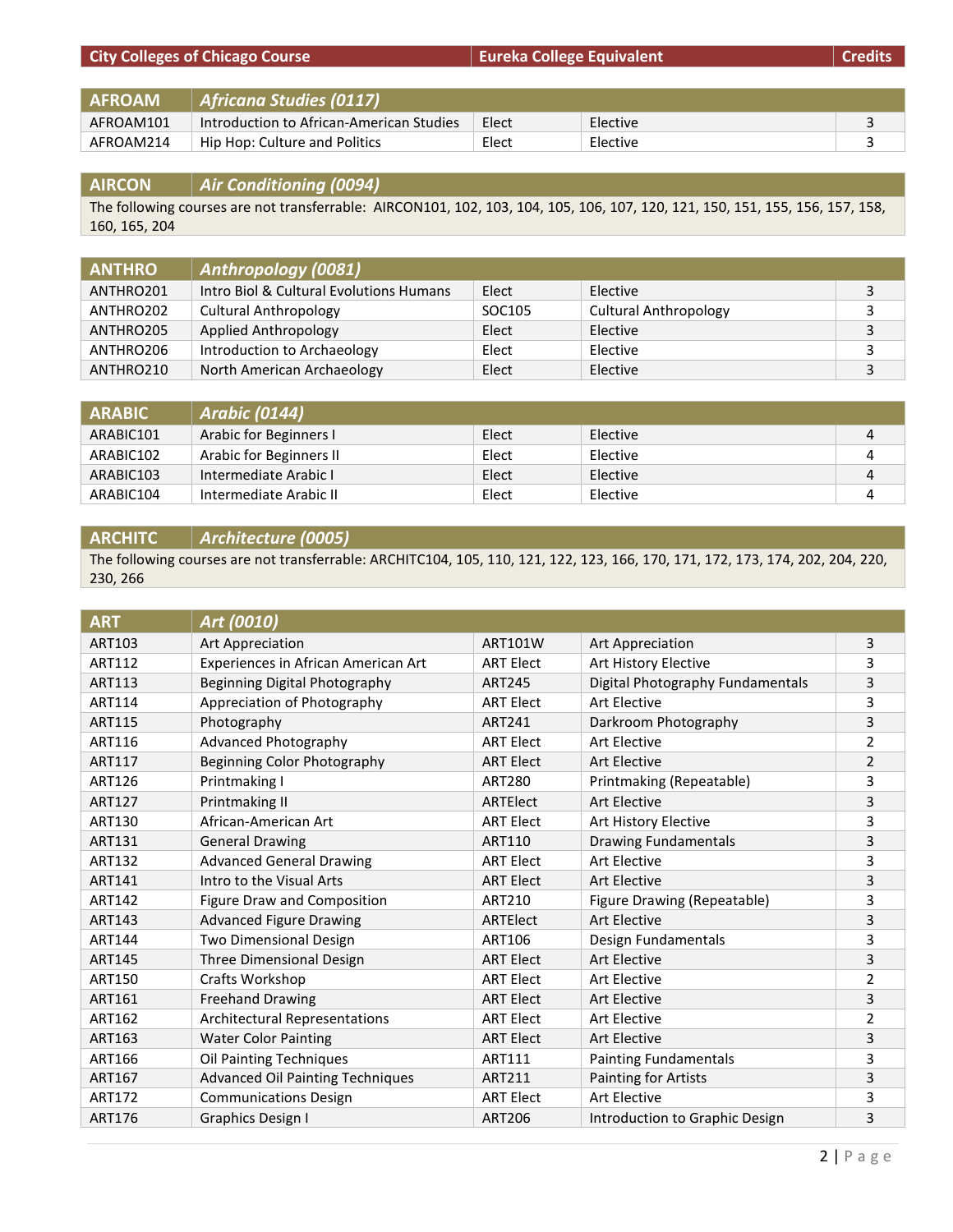|                       | <b>City Colleges of Chicago Course</b> | <b>Eureka College Equivalent</b> |                                      | <b>Credits</b> |
|-----------------------|----------------------------------------|----------------------------------|--------------------------------------|----------------|
|                       |                                        |                                  |                                      |                |
| ART177                | <b>Graphics Design II</b>              | ART306                           | Advanced Graphic Design              | 3              |
| ART196                | Ceramics                               | ART260                           | <b>Ceramics Fundamentals</b>         | 3              |
| ART197                | <b>Advanced Ceramics and Sculpture</b> | ART360                           | <b>Advanced Ceramics and Pottery</b> | 3              |
| <b>ART198</b>         | Sculpture I                            | ART212                           | Sculpture and Mixed Media            | 3              |
| ART200<br>(A-Z) (8-9) | Individual Art Projects                | <b>ART Elect</b>                 | Art Flective                         |                |
| ART272                | <b>Communications Design II</b>        | <b>ART Elect</b>                 | Art Elective                         | 3              |
| <b>ART275</b>         | <b>Computer Art and Applications</b>   | <b>ART Elect</b>                 | Art Elective                         | 3              |
|                       |                                        |                                  |                                      |                |

**ASTROMY** *Astronomy (0071)* ASTROMY201 Descriptive Astronomy PHS112 Introduction to Astronomy 3

# **AUTOTEC** *Automotive Technology (0105)*

The following courses are not transferrable: AUTOTEC101, 102, 103, 104, 105, 106, 107, 108, 109, 111, 112, 117, 118, 119, 121, 122, 130, 204, 205, 206, 207, 208, 209, 210, 211, 212, 215, 217, 218, 220, 223, 230, 231, 232

| <b>BIOLOGY</b> | <b>Biology (0023)</b>                  |                    |                                       |                |
|----------------|----------------------------------------|--------------------|---------------------------------------|----------------|
| BIOLOGY100     | <b>Critical Readings in Biology</b>    | <b>BIO Elect</b>   | <b>Biology Elective</b>               | 3              |
| BIOLOGY101     | <b>General Course Biology I</b>        | <b>BIO Elect</b>   | <b>Biology Elective</b>               | 3              |
| BIOLOGY102     | <b>General Course Biology II</b>       | <b>BIO Elect</b>   | <b>Biology Elective</b>               | 3              |
| BIOLOGY103     | <b>Biology of Human Sexuality</b>      | <b>BIO Elect</b>   | <b>Biology Elective</b>               | 3              |
| BIOLOGY107     | Nutrition - Consumer Education         | <b>HED284</b>      | Nutrition                             | 3              |
| BIOLOGY109     | Human Genetics and Evolution           | <b>BIO Elect</b>   | <b>Biology Elective</b>               | 3              |
| BIOLOGY110     | <b>Human Ecology</b>                   | <b>BIO300W</b>     | Ecology                               | 3              |
| BIOLOGY113     | The Biology of Women                   | <b>BIO Elect</b>   | <b>Biology Elective</b>               | 3              |
| BIOLOGY114     | <b>General Education Biology</b>       | <b>BIO137</b>      | <b>Natural Systems</b>                | 4              |
| BIOLOGY115     | Human Biology                          | <b>BIO Elect</b>   | <b>Biology Elective</b>               | 4              |
| BIOLOGY116     | Introduction to Anatomy and Physiology | <b>BIO Elect</b>   | <b>Biology Elective</b>               | 4              |
| BIOLOGY119     | <b>Environmental Biology</b>           | <b>BIO/EVS 121</b> | <b>Environmental Biology</b>          | 4              |
| BIOLOGY120     | <b>Terminology for Medical Careers</b> |                    |                                       |                |
| BIOLOGY121     | <b>Biology I</b>                       | <b>BIO141</b>      | Principles of Biology I               | 5              |
| BIOLOGY122     | <b>Biology II</b>                      | <b>BIO142</b>      | Principles of Biology II              | 5              |
| BIOLOGY130     | Human Cadaver Anatomy I                | <b>BIO Elect</b>   | <b>Biology Elective</b>               | 1              |
| BIOLOGY131     | Human Cadaver Anatomy II               | <b>BIO Elect</b>   | <b>Biology Elective</b>               | $\mathbf 1$    |
| BIOLOGY200     | <b>Field Biology</b>                   | <b>BIO120</b>      | <b>Field Methods</b>                  | 3              |
| BIOLOGY201     | Individual Topics in Biology           | <b>BIO Elect</b>   | <b>Biology Elective</b>               | $\mathbf 1$    |
| BIOLOGY205     | Pathophysiology                        | <b>BIO Elect</b>   | <b>Biology Elective</b>               | 3              |
| BIOLOGY209     | Biochemistry                           | <b>CHM321</b>      | Biochemistry                          | 4              |
| BIOLOGY210     | Survey of Biotechnology                | <b>BIO Elect</b>   | <b>Biology Elective</b>               | 3              |
| BIOLOGY226     | Human Structure and Function I         | <b>BIO163</b>      | Human Anatomy & Physiology I          | 4              |
| BIOLOGY227     | Human Structure and Function II        | <b>BIO264</b>      | Human Anatomy & Physiology II         | 4              |
| BIOLOGY236     | <b>Environmental Biology II</b>        | <b>EVS151W</b>     | Intro to Environmntl Science & Policy | 4              |
| BIOLOGY240     | Vertebrate Embryology                  | <b>BIO Elect</b>   | <b>Biology Elective</b>               | 5              |
| BIOLOGY241     | Genetics                               | <b>BIO360W</b>     | <b>Biology Elective</b>               | $\overline{4}$ |
| BIOLOGY242     | Evolution                              | <b>BIO Elect</b>   | <b>Biology Elective</b>               | $2 - 3$        |
| BIOLOGY250     | Intro to Molecular Biology             | <b>BIO Elect</b>   | <b>Biology Elective</b>               | 3              |
| BIOLOGY251     | Molecular Biology I                    | <b>BIO Elect</b>   | <b>Biology Elective</b>               | 4              |
| BIOLOGY252     | Molecular Biology II                   | <b>BIO Elect</b>   | <b>Biology Elective</b>               | 4              |
| BIOLOGY253     | <b>Plant Molecular Biology</b>         | <b>BIO Elect</b>   | <b>Biology Elective</b>               | 3              |
| BIOLOGY295     | Undergraduate Research in Biology      |                    |                                       |                |
| BIOLOGY299     | Special Topics in Biology              | <b>BIO Elect</b>   | <b>Biology Elective</b>               | $1 - 6$        |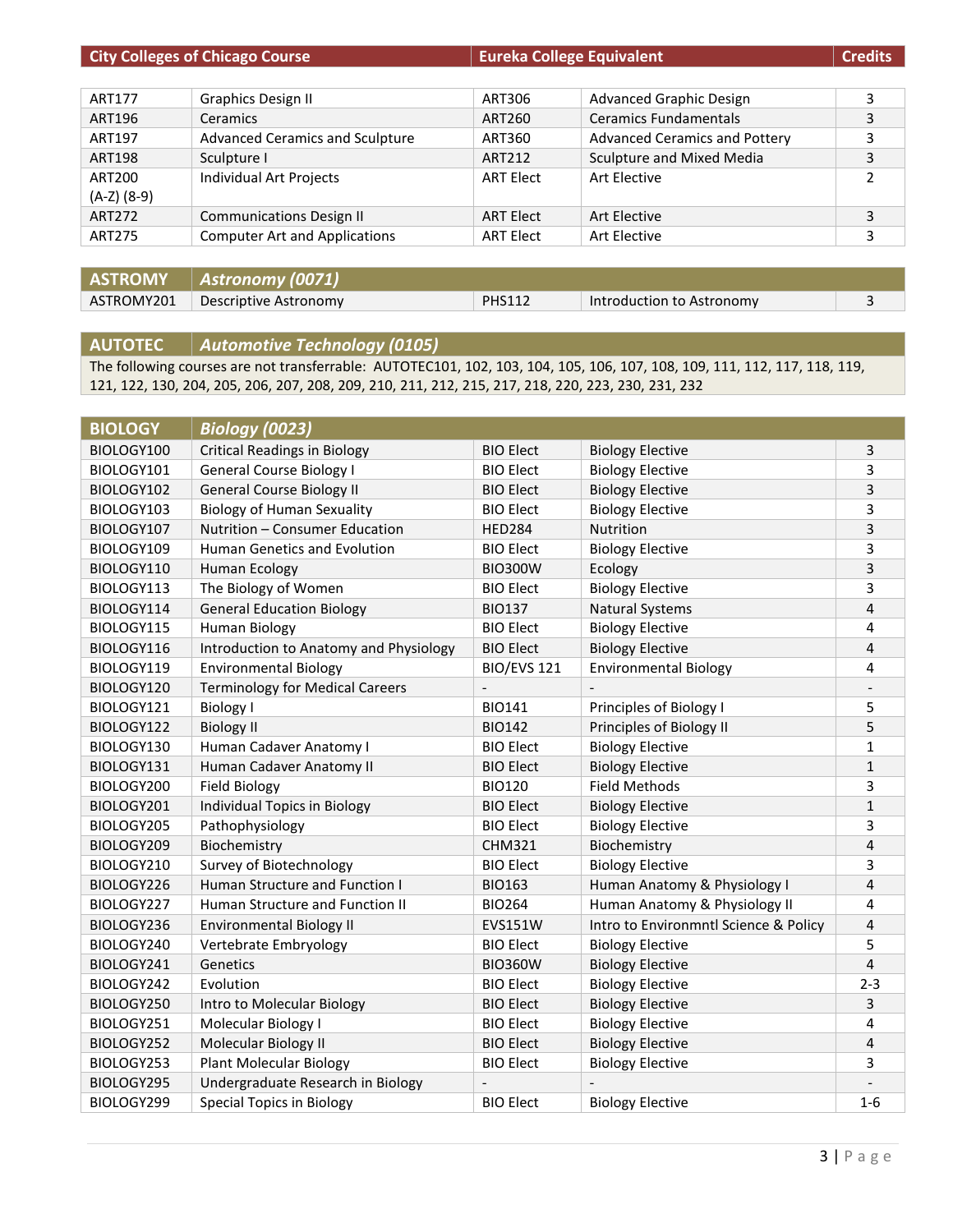| <b>City Colleges of Chicago Course</b> | Eureka College Equivalent | Credits |
|----------------------------------------|---------------------------|---------|
|                                        |                           |         |

**BKPS** *Baking and Pastry (0330)*

The following courses are not transferrable: BKPS765, 766, 767, 768, 769, 770, 771, 772, 773, 774, 775, 776, 777, 778

| <b>BOTANY</b> | Botany (0025)    |                  |                         |  |
|---------------|------------------|------------------|-------------------------|--|
| BOTANY201     | General Botany I | <b>BIO Elect</b> | <b>Biology Elective</b> |  |

**BSCM** *Business and Commercial Tech TC1 (0330)*

The following courses are not transferrable: BSCM512, 532

| <b>BUSINES</b> | <b>Business (0030)</b>                   |                          |                                                                             |              |
|----------------|------------------------------------------|--------------------------|-----------------------------------------------------------------------------|--------------|
| BUSINES111     | <b>Introduction to Business</b>          | <b>BUA Elect</b>         | <b>Business Administration Elective</b>                                     | 3            |
| BUSINES141     | <b>Business Mathematics</b>              | $\overline{\phantom{a}}$ | $\overline{a}$                                                              |              |
| BUSINES147     | Intro to Paralegal Studies               | $\overline{a}$           | $\overline{\phantom{a}}$                                                    |              |
| BUSINES148     | Civil Litigation                         | $\overline{a}$           | $\overline{a}$                                                              |              |
| BUSINES149     | Family Law                               | $\overline{a}$           | $\overline{\phantom{a}}$                                                    |              |
| BUSINES150     | Legal Research and Writing I             | $\overline{a}$           | $\qquad \qquad \blacksquare$                                                |              |
| BUSINES156     | <b>Warehousing Workforce Skills</b>      | $\overline{\phantom{a}}$ | $\overline{\phantom{a}}$                                                    |              |
| BUSINES158     | Warehousing and Distribution Process     | $\overline{a}$           | $\overline{a}$                                                              |              |
| BUSINES159     | <b>Warehousing Technology Skills</b>     | $\overline{\phantom{m}}$ | $\qquad \qquad \blacksquare$                                                |              |
| BUSINES161     | Principles of Bank Operations            |                          |                                                                             |              |
| BUSINES180     | <b>Fundamentals of Accounting</b>        | <b>ACC Elect</b>         | <b>Accounting Elective</b>                                                  | 3            |
| BUSINES181     | <b>Financial Accounting</b>              | ACC111                   | Principles of Accounting I                                                  | 4            |
| BUSINES182     | <b>Managerial Accounting</b>             | ACC112                   | Principles of Accounting II                                                 | 4            |
| BUSINES183     | <b>Payroll Accounting</b>                |                          |                                                                             |              |
| BUSINES203     | Intro to Cost Accounting                 | ACC302                   | <b>Cost Accounting</b>                                                      | 3            |
| BUSINES204     | <b>Computer Apps Intermed Accounting</b> | <b>ACC Elect</b>         | Accounting Elective [Credit granted<br>only if BUSINES205 is also accepted] | $\mathbf{1}$ |
| BUSINES205     | Intermediate Accounting                  | ACC201                   | Intermediate Accounting I                                                   | 3            |
| BUSINES206     | Auditing                                 | ACC331W                  | Auditing I                                                                  | 3            |
| BUSINES207     | Intermediate Accounting II               | <b>ACC202</b>            | Intermediate Accounting II                                                  | 3            |
| BUSINES208     | <b>Federal Income Tax</b>                | <b>ACC221</b>            | Tax Accounting I                                                            | 3            |
| BUSINES211     | <b>Business Law I</b>                    | <b>BUA Elect</b>         | <b>Business Administration Elective</b>                                     | 3            |
| BUSINES212     | <b>Business Law II</b>                   | <b>BUA340</b>            | <b>Business Law</b>                                                         | 3            |
| BUSINES213     | Data Visualization and Presentation      |                          |                                                                             |              |
| BUSINES214     | Legal & Social Environment of Business   | <b>BUA312</b>            | <b>Business Ethics &amp; Social</b><br>Responsibility                       | 3            |
| BUSINES215     | Corporate and Entity Federal Income Tax  | <b>ACC222</b>            | <b>Tax Accounting II</b>                                                    | 3            |
| BUSINES216     | Entrepreneurship                         | <b>BUA311</b>            | Entrepreneurship                                                            | 3            |
| BUSINES217     | Nonprofit Accounting                     | ACC360                   | <b>Fund Accounting</b>                                                      | 3            |
| BUSINES218     | <b>Advanced Accounting</b>               | ACC303                   | <b>Advanced Accounting</b>                                                  | 3            |
| BUSINES219     | Real Estate Law for the Paralegal        |                          |                                                                             |              |
| BUSINES220     | Criminal Law for the Paralegal           |                          |                                                                             |              |
| BUSINES221     | Insurance                                | <b>BUA205</b>            | Introduction to Risk Management                                             | 3            |
| BUSINES222     | Business Law for the Paralegal           | $\overline{a}$           | $\overline{\phantom{a}}$                                                    |              |
| BUSINES223     | <b>Tort Law</b>                          | $\overline{\phantom{m}}$ |                                                                             |              |
| BUSINES224     | Wills, Trusts, and Probate               | $\overline{\phantom{a}}$ | $\qquad \qquad \blacksquare$                                                |              |
| BUSINES225     | Legal Research and Writing II            | $\overline{\phantom{a}}$ | $\overline{\phantom{a}}$                                                    |              |
| BUSINES226     | Internship for the Paralegal             | $\overline{\phantom{a}}$ | $\overline{\phantom{a}}$                                                    |              |
| BUSINES227     | Elder Law                                | $\overline{\phantom{a}}$ | $\qquad \qquad \blacksquare$                                                |              |
| BUSINES228     | Environmental Law for the Paralegal      | $\overline{a}$           | $\overline{\phantom{a}}$                                                    |              |
| BUSINES229     | Immigration Law                          | $\overline{\phantom{a}}$ | $\overline{\phantom{m}}$                                                    |              |
| BUSINES230     | e-Business Marketing                     | <b>BUA Elect</b>         | <b>Business Administration Elective</b>                                     | 3            |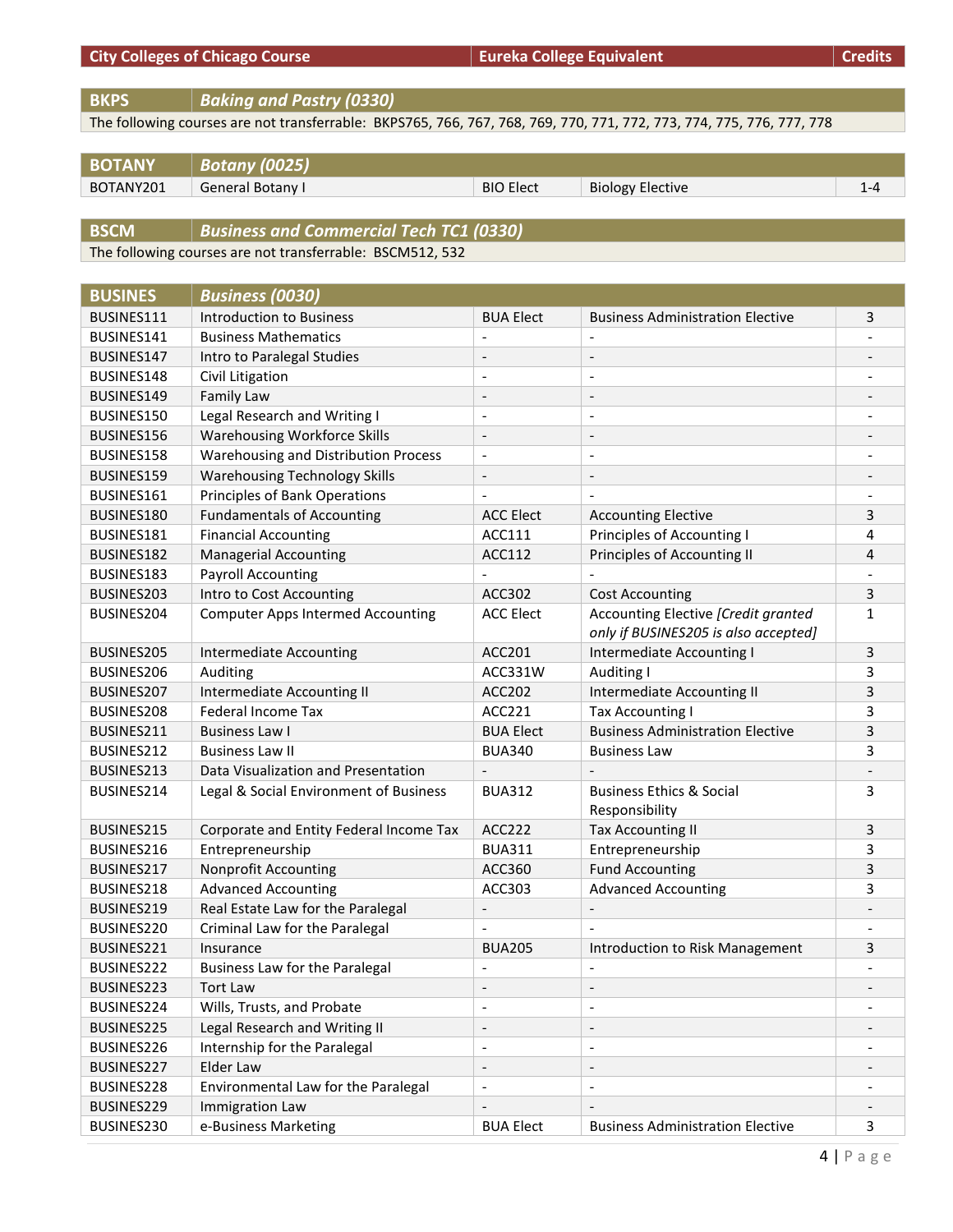| <b>City Colleges of Chicago Course</b> |
|----------------------------------------|
|----------------------------------------|

**COLLEGES OF COLLEGES COLLEGES EQUIVALENT Credits** 

| Marketing                                         | <b>BUA230</b>                | Marketing                               | 3 |
|---------------------------------------------------|------------------------------|-----------------------------------------|---|
| <b>Fundamentals of International Business</b>     | <b>BUA310</b>                | <b>International Business</b>           | 3 |
| Advertising                                       | <b>BUA334</b>                | Advertising                             | 3 |
| Selling                                           |                              |                                         |   |
| Legal Ethics for the Paralegal                    | $\overline{\phantom{0}}$     | $\overline{\phantom{a}}$                |   |
| <b>Business Organizations &amp; Agency Law</b>    | $\overline{a}$               | $\overline{\phantom{a}}$                |   |
| Computers in the Law Office                       |                              |                                         |   |
| Introduction to Finance                           | <b>BUA Flect</b>             | <b>Business Administration Flective</b> | 3 |
| <b>Personal Finance</b>                           | <b>BUA211</b>                | Personal Finance                        | 3 |
| Independent Research                              |                              |                                         |   |
| <b>Computerized Accounting Systems</b>            | $\overline{\phantom{a}}$     |                                         |   |
| <b>Small Business</b>                             | <b>BUA Flect</b>             | <b>Business Administration Elective</b> | 3 |
| Introduction to Project Management                | <b>BUA Elect</b>             | <b>Business Administration Elective</b> | 3 |
| Digital Marketing and Social Media                | <b>BUA Elect</b>             | <b>Business Administration Elective</b> | 3 |
| Property and Liability Insurance                  | $\overline{\phantom{m}}$     | $\overline{\phantom{a}}$                |   |
| <b>Personal Insurance</b>                         | $\overline{\phantom{0}}$     | ٠                                       |   |
| Commercial Insurance                              |                              |                                         |   |
| <b>Principles of Management</b>                   | <b>BUA220</b>                | Management                              | 3 |
| Office Management                                 |                              |                                         |   |
| Human Resource Management                         | <b>BUA321W</b>               | Human Resources Management              | 3 |
| Sales Management                                  |                              |                                         |   |
| Organizational Behavior                           | <b>BUA Elect</b>             | <b>Business Administration Elective</b> | 3 |
| <b>Industrial Management</b>                      | $\overline{\phantom{a}}$     | $\overline{\phantom{a}}$                |   |
| <b>Compensation &amp; Benefits Administration</b> | $\overline{a}$               | $\overline{\phantom{a}}$                |   |
| Human Resources Planning & Staffing               | $\qquad \qquad \blacksquare$ | $\overline{\phantom{a}}$                |   |
| <b>Corporate Organizations: Bus Process</b>       |                              |                                         |   |
| <b>Business Communications</b>                    | <b>BUA Elect</b>             | <b>Business Administration Elective</b> | 3 |
| Leadership                                        | <b>LDR110</b>                | Introduction to Leadership              | 3 |
| <b>Special Topics</b>                             | <b>BUA Elect</b>             | <b>Business Administration Elective</b> | 3 |
|                                                   |                              |                                         |   |

**CADTEC** *CAD Technology (0049)*

The following courses are not transferrable: CADTEC130, 170, 171, 172

| <b>CHEM</b>    | Chemistry (0073)                          |                          |                              |   |
|----------------|-------------------------------------------|--------------------------|------------------------------|---|
| CHEM100        | <b>Basic Chem Calculations</b>            | $\overline{\phantom{a}}$ |                              |   |
| CHEM121        | <b>Basic Chemistry I</b>                  | <b>CHM121</b>            | Survey of Chemistry          | 4 |
| CHEM201        | <b>General Chemistry I</b>                | <b>CHM131</b>            | <b>General Chemistry I</b>   | 5 |
| CHEM203        | <b>General Chemistry II</b>               | <b>CHM132</b>            | <b>General Chemistry II</b>  | 5 |
| CHEM204        | <b>Quantitative Analysis</b>              | <b>CHM250</b>            | <b>Quantitative Analysis</b> | 5 |
| CHEM205        | Organic Chemistry I                       | <b>CHM220</b>            | Organic Chemistry I          | 6 |
| <b>CHEM207</b> | <b>Organic Chemistry II</b>               | <b>CHM221</b>            | <b>Organic Chemistry II</b>  | 6 |
| CHEM212        | Survey of Organic and Biochemistry        | <b>CHM Elect</b>         | <b>Chemistry Elective</b>    | 4 |
| CHEM217        | Intro to Instrumental Analysis            | <b>CHM345</b>            | <b>Instrumental Analysis</b> | 4 |
| CHEM219        | Chemistry for Educators I: Matter & Struc | <b>CHM Elect</b>         | <b>Chemistry Elective</b>    | 4 |
| CHEM295        | Independent Research in Chemistry I       | $\overline{\phantom{a}}$ |                              |   |
| CHEM296        | Independent Research in Chemistry II      | $\overline{\phantom{a}}$ | $\qquad \qquad \blacksquare$ |   |
| CHEM297        | Independent Research in Chemistry III     | $\overline{\phantom{a}}$ | -                            |   |
| CHEM298        | Independent Research in Chemistry IV      | $\overline{\phantom{a}}$ | $\overline{\phantom{0}}$     |   |
| CHEM299        | Independent Research in Chemistry V       | $\overline{\phantom{a}}$ |                              |   |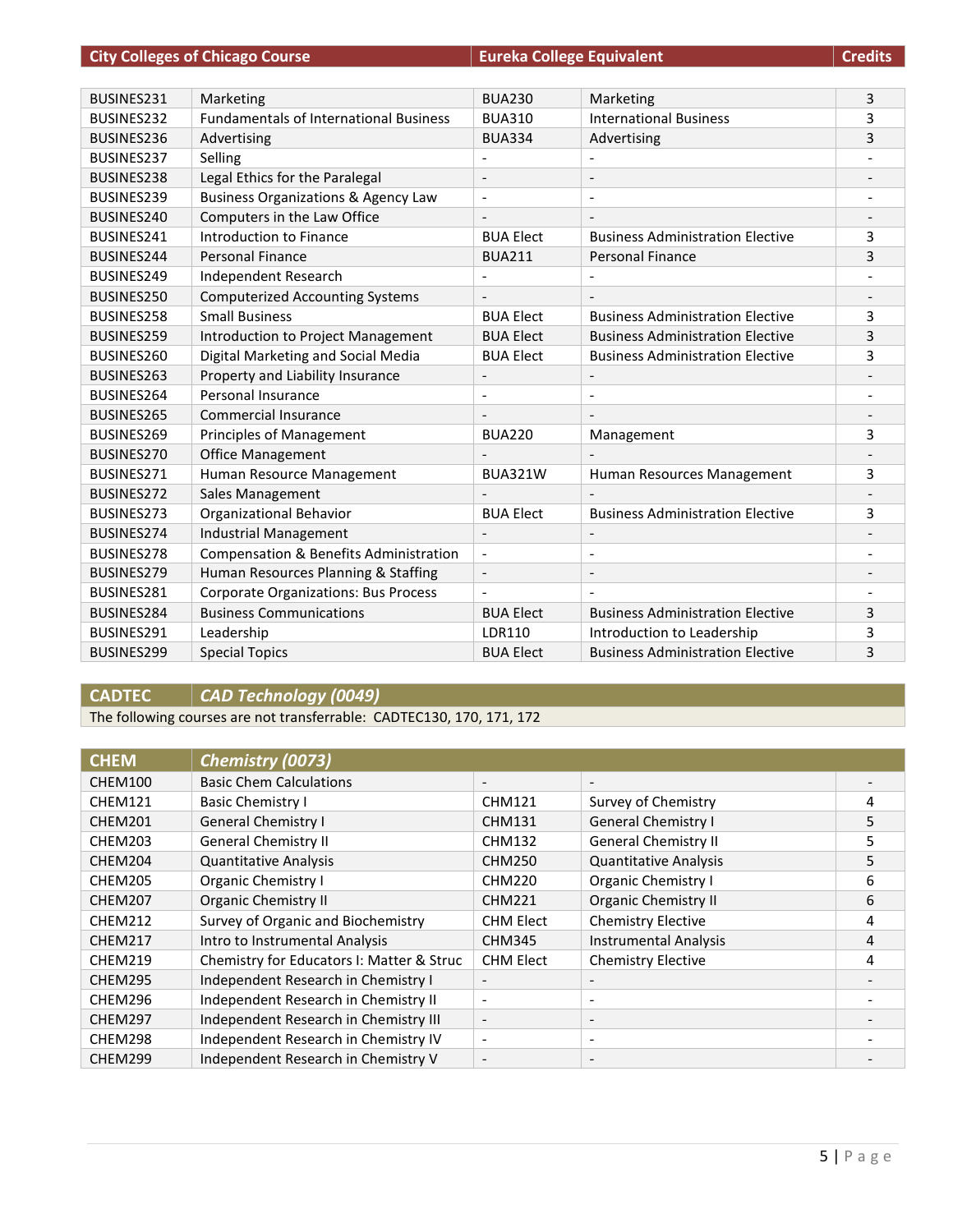**City Colleges of Chicago Course EURE ACCESS EURE EQUIVALENT COLLEGES EQUIVALENT COLLEGES Credits** 

| <b>CHINESE</b> | <b>Chinese (0141)</b>   |       |          |   |
|----------------|-------------------------|-------|----------|---|
| CHINESE101     | Introduction to Chinese | Elect | Elective | 4 |
| CHINESE102     | Chinese II              | Elect | Elective | 4 |
| CHINESE103     | Chinese III             | Elect | Elective | 4 |
| CHINESE104     | Chinese IV              | Elect | Elective |   |

| <b>CHLDDV</b> | <b>Child Development (0090)</b>           |                          |                                        |              |
|---------------|-------------------------------------------|--------------------------|----------------------------------------|--------------|
| CHLDDV100     | Critical Readings in Child Development    | $\overline{\phantom{a}}$ |                                        |              |
| CHLDDV101     | Human Growth & Development I              | <b>PSY206</b>            | Infant & Early Childhood Developmnt    | 4            |
| CHLDDV102     | Human Growth & Development II             | <b>PSY308</b>            | Adulthood and Aging                    | 3            |
| CHLDDV107     | Health, Safety, and Nutrition             | <b>HED Elect</b>         | <b>Health Education Elective</b>       | 3            |
| CHLDDV109     | Language & Literacy Devel in Early Child  | <b>EDU Elect</b>         | <b>Education Elective</b>              | 3            |
| CHLDDV120     | Intro to Early Childhood Education / Care | <b>EDU Elect</b>         | <b>Education Elective</b>              | 3            |
| CHLDDV130     | Special Topics in Child Development       | <b>EDU Elect</b>         | <b>Education Elective</b>              | $\mathbf{1}$ |
| CHLDDV141     | <b>Activity Programming</b>               |                          |                                        |              |
| CHLDDV142     | Methods & Materials for Infant Toddler    | $\overline{\phantom{a}}$ | $\overline{\phantom{a}}$               |              |
| CHLDDV143     | Science & Math for Young Children         |                          |                                        |              |
| CHLDDV149     | Creative Activities for Young Children    |                          |                                        |              |
| CHLDDV201     | Observation, Assessment, & Document       | <b>EDU Elect</b>         | <b>Education Elective</b>              | 3            |
| CHLDDV205     | Development of Exceptional Child          | <b>EDU Elect</b>         | <b>Education Elective</b>              | 3            |
| CHLDDV225     | Supervision of Exceptional Child          | <b>EDU229</b>            | <b>Educating the Exceptional Child</b> | 3            |
| CHLDDV228     | Principles of Child Care Practice         | $\overline{\phantom{a}}$ | $\overline{\phantom{a}}$               |              |
| CHLDDV229     | Practicum in Residential Child Care       | $\overline{\phantom{a}}$ | $\overline{\phantom{a}}$               |              |
| CHLDDV230     | Intro to Early Intervention               | $\overline{\phantom{a}}$ |                                        |              |
| CHLDDV248     | Principles & Practice of Infant/Tod Care  | $\overline{\phantom{a}}$ | $\overline{\phantom{a}}$               |              |
| CHLDDV258     | Principles & Practices of Pre-School Educ | $\overline{\phantom{a}}$ | $\overline{\phantom{a}}$               |              |
| CHLDDV259     | Practicum in Pre-School                   | $\overline{\phantom{a}}$ | $\overline{\phantom{a}}$               |              |
| CHLDDV260     | Admin & Supervision of Pre-School Cntrs   | $\overline{\phantom{a}}$ | $\overline{\phantom{a}}$               |              |
| CHLDDV262     | Child, Family, and Community Relations    | $\overline{\phantom{a}}$ | $\overline{\phantom{a}}$               |              |
| CHLDDV269     | Practicum in School Age Child Care        |                          |                                        |              |
| CHLDDV299     | Special Topics in Child Devel/ECE         | <b>TBD</b>               | [Dependent on Topic]                   | $0 - 4$      |

# **CIS** *Computer Information Systems (0032)*

The following courses are not transferrable: CIS101, 111, 112, 113, 114, 116, 118, 120, 122, 123, 130, 142, 145, 171, 182, 242, 250, 255, 258, 260, 265, 281, 282

| CIS102        | Intro to Programming Logic              | CSC110           | Introduction to Python Programming |         |
|---------------|-----------------------------------------|------------------|------------------------------------|---------|
| CIS103        | <b>Fundamentals of Programming</b>      | CSC135           | Computer Science 1                 | 3       |
| CIS144        | Java Object Oriented Programming I      | CSC135           | Computer Science I                 |         |
| <b>CIS158</b> | Web Development I                       | ART250           | Web Design                         | 3       |
| <b>CIS181</b> | Web Development I / Basic Web Tech      | ART250           | Web Design                         |         |
| <b>CIS203</b> | <b>Advanced Basic Programming</b>       | <b>CSC Elect</b> | <b>Computer Science Elective</b>   | 3       |
| <b>CIS244</b> | Java Object Oriented Programming II     | <b>CSC Elect</b> | <b>Computer Science Elective</b>   |         |
| CIS251        | Intro to Data Management Systems        | <b>CSC115</b>    | Intro to Database and Reports      | 3       |
| <b>CIS299</b> | Special Topics in Computer Info Systems | TBD              | [Dependent on topic.]              | $0 - 4$ |

**CMGT** *Construction Management (0432)*

The following courses are not transferrable: CMGT601, 602, 603, 604, 605, 606, 607, 608, 609, 610

| <b>CMMEDIA</b> | $\vert$ Communication Media (0004) |                  |                       |  |
|----------------|------------------------------------|------------------|-----------------------|--|
| CMMEDIA163     | Film Rhetoric                      | <b>THA Elect</b> | Theatre Arts Elective |  |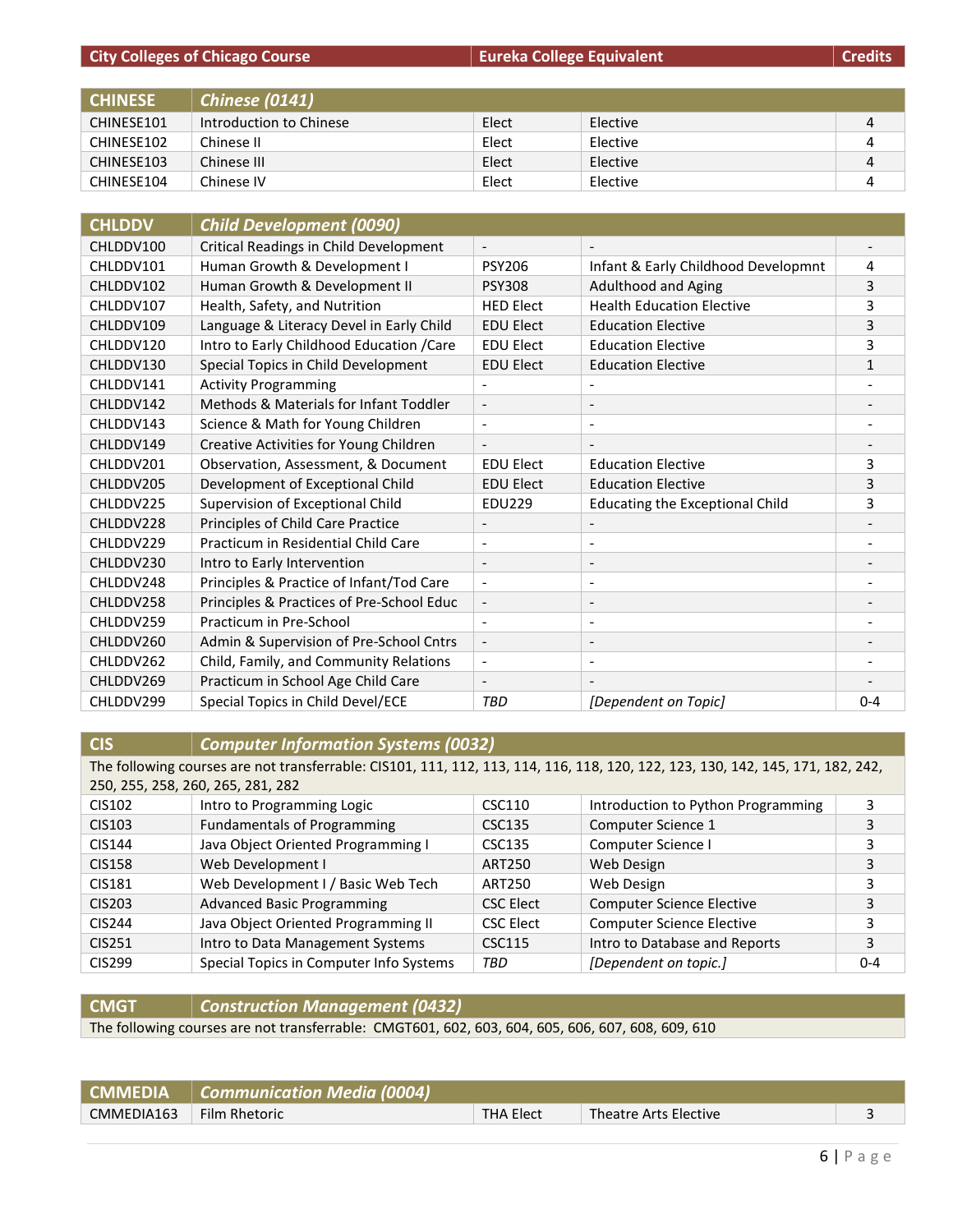# **CNMT** *Construction Materials Technic (0432)*

The following courses are not transferrable: CNMT611, 612, 613

| <b>COMDSGN</b> | <b>Communication Design (0009)</b>                                                                                         |                  |                                  |   |
|----------------|----------------------------------------------------------------------------------------------------------------------------|------------------|----------------------------------|---|
|                | The following courses are not transferrable: COMDESGN101, 105, 106, 109, 153, 160, 209, 212, 213, 241, 253, 254, 259, 260, |                  |                                  |   |
| 290, 298, 299  |                                                                                                                            |                  |                                  |   |
| COMDSGN102     | Website Design I                                                                                                           | ART250           | Web Design                       | 3 |
| COMDSGN104     | Digital Photography                                                                                                        | ART245           | Digital Photography Fundamentals | 3 |
| COMDSGN132     | <b>Publication Design</b>                                                                                                  | <b>ART Elect</b> | Art Elective                     | 3 |
| COMDSGN150     | Graphic Design I                                                                                                           | ART206           | Introduction to Graphic Design   | 3 |
| COMDSGN202     | Website Design II                                                                                                          | <b>ART Elect</b> | Art Elective                     | 3 |
| COMDSGN224     | Digital Typography                                                                                                         | ART290           | Typography                       | 3 |
| COMDSGN250     | Graphic Design II                                                                                                          | <b>ART Elect</b> | Art Elective                     | 3 |

#### **COMPSFI** *Cybersecurity (0162)*

The following courses are not transferrable: COMPSFI101, 102, 202, 203, 204, 205, 206, 212, 213, 214, 215, 216, 231

# **COOPEX** *Cooperative Work Experience* The following courses are not transferrable: COOPEX101, 105, 106, 107, 108, 109, 110, 205, 206, 207, 208, 209, 210

#### **COSMET** *Cosmetology (0163)*

The following courses are not transferrable: COSMET101, 102, 103, 104, 105, 106, 201, 202, 211, 212, 223, 224

| <b>CRMJUS</b> | <b>Criminal Justice (0080)</b>          |                          |                                   |   |
|---------------|-----------------------------------------|--------------------------|-----------------------------------|---|
| CRMJUS102     | Administration of Criminal Justice      | CJS101                   | Introduction to Criminal Justice  | 3 |
| CRMJUS104     | Street Law                              |                          |                                   |   |
| CRMJUS114     | Administration of Juvenile Justice      | CJS210W                  | Juvenile Justice and Delinquency  | 3 |
| CRMJUS151     | Practice of Probation and Parole        | CJS Elect                | Criminal Justice Elective         | 3 |
| CRMJUS155     | Introduction to Corrections             | CJS215                   | Corrections                       | 3 |
| CRMJUS170     | Scope & Purpose of Private Policing     | $\overline{\phantom{a}}$ |                                   |   |
| CRMJUS172     | Management & Supervis for Private Polic | $\overline{\phantom{a}}$ | $\overline{\phantom{a}}$          |   |
| CRMJUS173     | Issues & Problems of Private Policing   | $\overline{\phantom{a}}$ | $\overline{\phantom{a}}$          |   |
| CRMJUS174     | Law for Private Police                  | CJS Elect                | Criminal Justice Elective         | 3 |
| CRMJUS202     | Issues in Criminal Justice              | CJS Elect                | Criminal Justice Elective         | 3 |
| CRMJUS211     | Intro to Investigation                  | CJS225                   | Criminal Investigation            | 3 |
| CRMJUS215     | Terrorism                               | $\overline{\phantom{a}}$ |                                   |   |
| CRMJUS221     | Police Organization & Management        | CJS205                   | Policing                          | 3 |
| CRMJUS222     | Professional Responsibility             | CJS Elect                | <b>Criminal Justice Elective</b>  | 3 |
| CRMJUS234     | <b>Criminal Law and Procedure</b>       | CJS310                   | <b>Criminal Law and Procedure</b> | 3 |
| CRMJUS250     | Introduction to Criminology             | SOC301W                  | Criminology                       | 3 |
| CRMJUS256     | <b>Constitutional Law</b>               | <b>PSC315</b>            | <b>Constitutional Law</b>         | 3 |

**CUL** *Culinary Arts (0330)*

The following courses are not transferrable: CUL700, 701, 703, 705, 706, 708, 709, 710, 714, 717, 721, 723, 728, 730

| <b>DANCE</b>                                                                  | Dance (0097) |               |                                 |  |
|-------------------------------------------------------------------------------|--------------|---------------|---------------------------------|--|
| A maximum of 6 credits of DANCE courses may be transferred to Eureka College. |              |               |                                 |  |
| DANCE110                                                                      | Ballet I     | THA104        | Introductory Dance (Repeatable) |  |
| DANCE113                                                                      | Jazz I       | <b>THA104</b> | Introductory Dance (Repeatable) |  |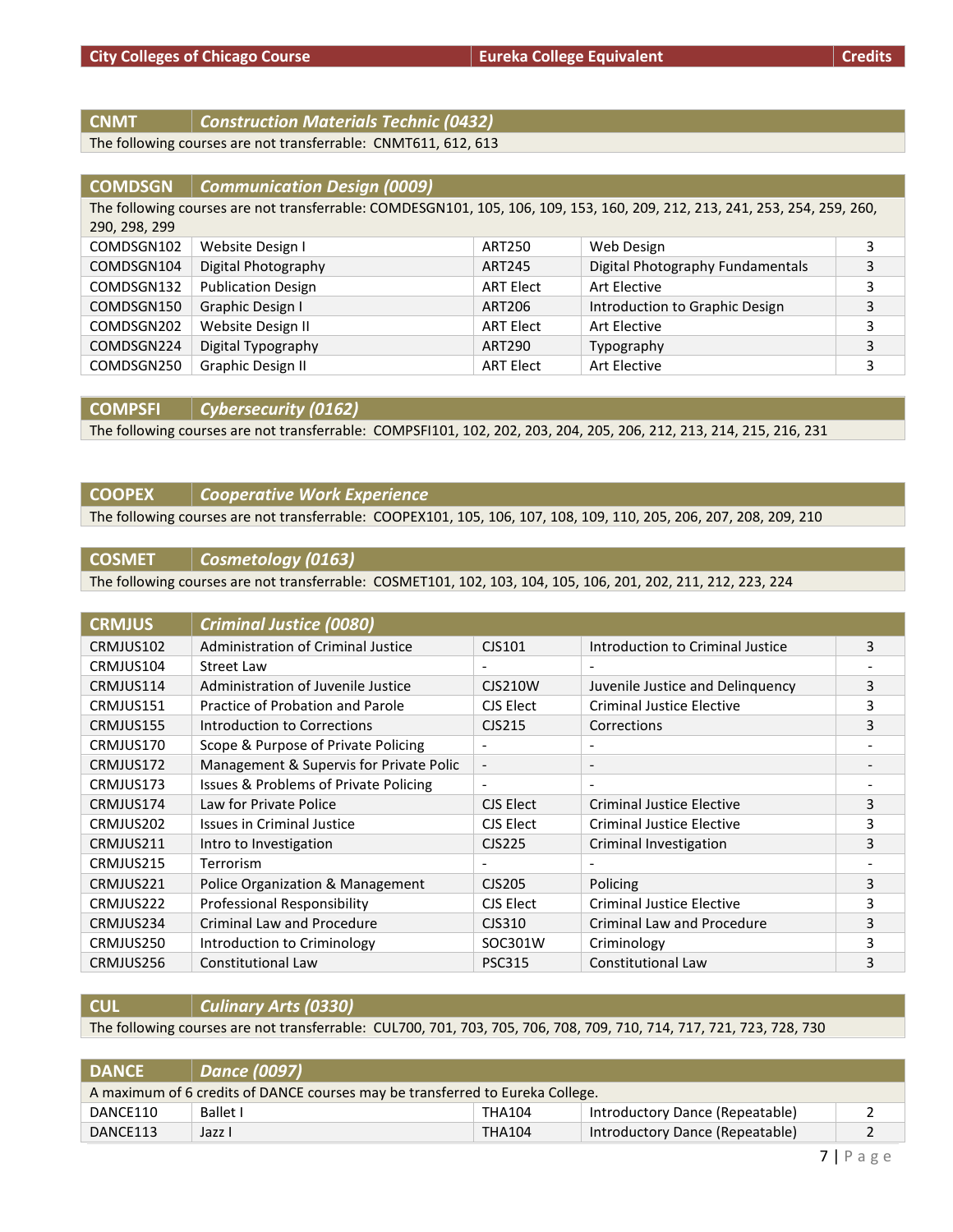|          | <b>City Colleges of Chicago Course</b> | Eureka College Equivalent |                                 | <b>Credits</b> |
|----------|----------------------------------------|---------------------------|---------------------------------|----------------|
|          |                                        |                           |                                 |                |
| DANCE115 | Modern I                               | <b>THA104</b>             | Introductory Dance (Repeatable) | 2              |
| DANCE117 | Hip Hop I                              | <b>THA104</b>             | Introductory Dance (Repeatable) | $\overline{2}$ |
| DANCE119 | World I                                | <b>THA104</b>             | Introductory Dance (Repeatable) | 2              |
| DANCE210 | <b>Ballet II</b>                       | <b>THA304</b>             | Advanced Dance (Repeatable)     | $\overline{2}$ |
| DANCE213 | Jazz II                                | <b>THA304</b>             | Advanced Dance (Repeatable)     | 2              |
| DANCE215 | Modern II                              | <b>THA304</b>             | Advanced Dance (Repeatable)     | $\mathcal{P}$  |
| DANCE217 | Hip Hop II                             | <b>THA304</b>             | Advanced Dance (Repeatable)     | $\mathfrak z$  |
| DANCE219 | World II                               | <b>THA304</b>             | Advanced Dance (Repeatable)     | 2              |

**DENTHYG** *Dental Hygiene (0100)*

The following courses are not transferrable: DENTHYG112, 119, 121, 122, 123, 124, 125, 126, 130, 131, 132, 133, 135, 200, 202, 233, 235, 241, 243, 244, 250, 251, 252, 254, 256, 258, 260

| <b>DMD</b>    | Digital Multimedia (0138)                 |                          |                          |   |
|---------------|-------------------------------------------|--------------------------|--------------------------|---|
| <b>DMD105</b> | 2D Animation                              | <b>ART Elect</b>         | <b>Art Elective</b>      | 3 |
| <b>DMD115</b> | Digital Audio                             | $\overline{\phantom{a}}$ | $\overline{\phantom{0}}$ |   |
| <b>DMD121</b> | 3D Modeling                               | $\overline{\phantom{a}}$ | $\overline{\phantom{a}}$ |   |
| <b>DMD130</b> | Principles of Design & Devel for Dig Med  | <b>ART Elect</b>         | Art Elective             | 3 |
| <b>DMD131</b> | Beginning Multimedia Designs & Dev        | $\overline{\phantom{a}}$ | $\overline{\phantom{0}}$ |   |
| <b>DMD168</b> | Computer Art I                            | <b>ART Elect</b>         | Art Elective             | 3 |
| <b>DMD179</b> | Digital Video I                           | $\overline{\phantom{a}}$ | $\overline{\phantom{0}}$ |   |
| <b>DMD205</b> | <b>Advanced Animation</b>                 | <b>ART Elect</b>         | Art Elective             | 3 |
| <b>DMD221</b> | 3D Animation                              | <b>ART Elect</b>         | <b>Art Elective</b>      | 3 |
| <b>DMD231</b> | Intermediate Multimedia Design & Dev      | $\overline{\phantom{a}}$ | ٠                        |   |
| <b>DMD233</b> | Advanced Multimedia Design & Develop      | $\overline{\phantom{a}}$ | $\overline{\phantom{a}}$ |   |
| <b>DMD268</b> | <b>Advanced Computer Art</b>              | <b>ART Elect</b>         | Art Elective             | 3 |
| <b>DMD279</b> | Digital Video II                          | $\overline{\phantom{a}}$ |                          |   |
| <b>DMD299</b> | Portfolio & Professional Practice Seminar | <b>ART Elect</b>         | Art Elective             | 3 |

| <b>ECON</b> | <b>Economics (0082)</b>    |                  |                              |  |
|-------------|----------------------------|------------------|------------------------------|--|
| ECON133     | <b>Consumer Economics</b>  | <b>ECO Elect</b> | Economics Elective           |  |
| ECON201     | Principles of Economics I  | ECO111           | Principles of Macroeconomics |  |
| ECON202     | Principles of Economics II | ECO112           | Principles of Microeconomics |  |
| ECON204     | Money and Banking          | ECO Elect        | Economics Elective           |  |

| <b>EDUC</b>         | <b>Education (0083)</b>                              |                  |                                          |         |
|---------------------|------------------------------------------------------|------------------|------------------------------------------|---------|
| <b>EDUC101</b>      | Introduction to Education                            | EDU165           | <b>Foundations of American Education</b> | 3       |
| EDUC <sub>102</sub> | Using Technology in the Class                        | EDU Elect        | <b>Education Elective</b>                | 3       |
| EDUC103             | Students with Disabilities in School                 | <b>EDU Elect</b> | <b>Education Elective</b>                | 3       |
| EDUC170             | Observation, Doc, & Assess in ECSE                   | EDU Elect        | <b>Education Elective</b>                | 3       |
| EDUC171             | Language and Literacy in ECSE                        | <b>EDU Elect</b> | <b>Education Elective</b>                | 3       |
| EDUC172             | Principles and Practices of ECSE                     | EDU Elect        | <b>Education Elective</b>                | 3       |
| EDUC <sub>203</sub> | <b>Educational Psychology</b>                        | EDU227W          | <b>Educational Psychology</b>            | 3       |
| EDUC220             | Theoretical Foundations of 2 <sup>nd</sup> Lang Acqu | <b>EDU Elect</b> | <b>Education Elective</b>                | 3       |
| EDUC <sub>221</sub> | Methods & Materials for Tchg ESL PK-12               | <b>EDU Elect</b> | <b>Education Elective</b>                | 3       |
| EDUC <sub>222</sub> | Meth & Mat for Tchg ESL in PK-12 Biling              | EDU Elect        | <b>Education Elective</b>                | 3       |
| EDUC <sub>223</sub> | Assessment of Second Language Learner                | <b>EDU Elect</b> | <b>Education Elective</b>                | 3       |
| EDUC <sub>224</sub> | Cross Cultural Studies Tchg LEP Students             | <b>EDU Elect</b> | <b>Education Elective</b>                | 3       |
| EDUC <sub>225</sub> | <b>Bilingual and ESL Practicum</b>                   | <b>EDU Elect</b> | <b>Education Elective</b>                | 3       |
| EDUC <sub>260</sub> | Principles of Practice in Elementary Educ            | <b>EDU Elect</b> | <b>Education Elective</b>                | 3       |
| EDUC <sub>269</sub> | Practicum in Elementary Educ - 16 Wks                | <b>EDU Elect</b> | <b>Education Elective</b>                | $1 - 6$ |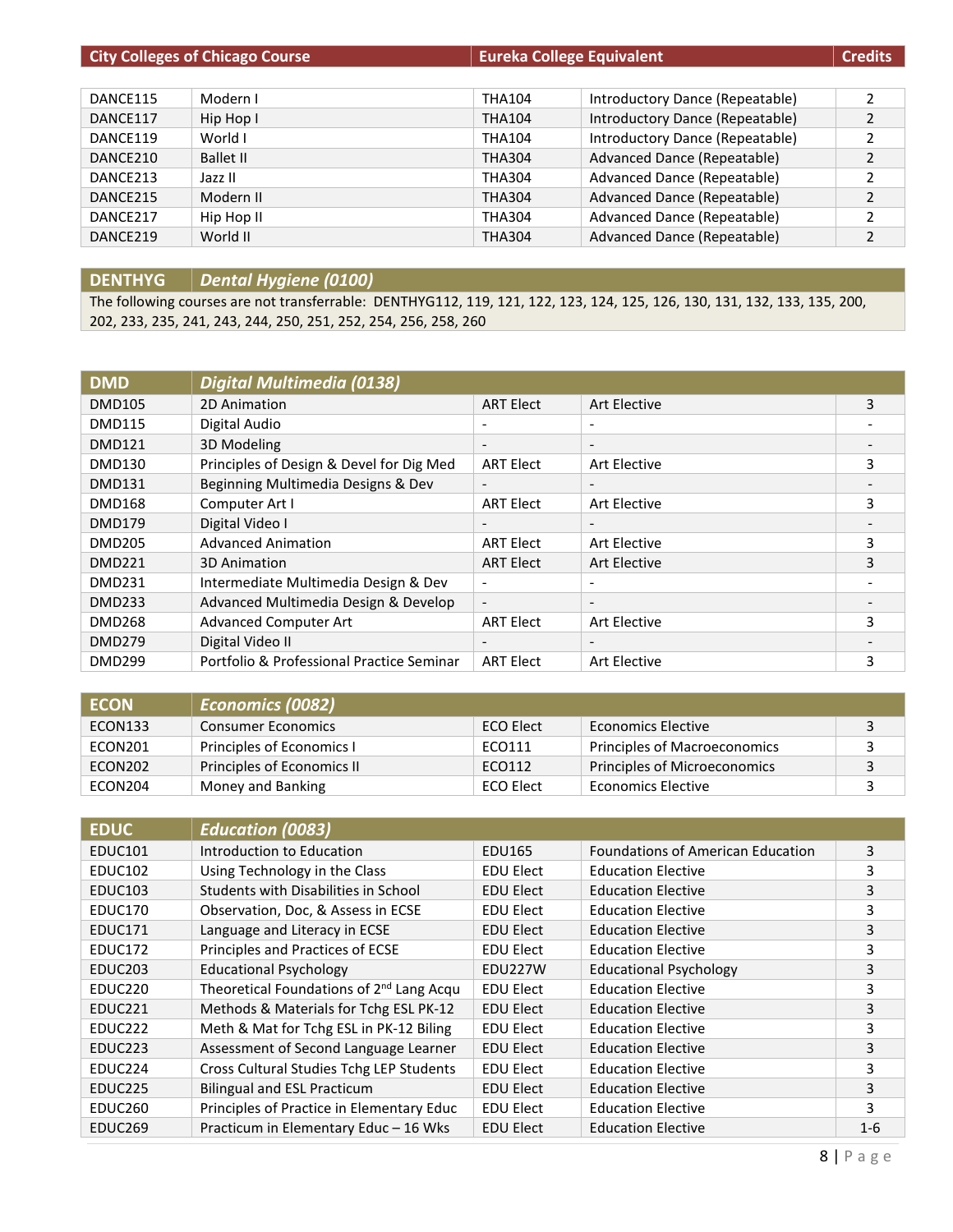| <b>City Colleges of Chicago Course</b> |                             | <b>Eureka College Equivalent</b> |                           | <b>Credits</b> |
|----------------------------------------|-----------------------------|----------------------------------|---------------------------|----------------|
|                                        |                             |                                  |                           |                |
| EDUC277                                | Philosophy                  | EDU Elect                        | <b>Education Elective</b> |                |
| EDUC299                                | Special Topics in Education | EDU Elect                        | <b>Education Elective</b> | $1 - 4$        |

**ELECTRN** *Electronics (0033)*

The following courses are not transferrable: ELECTRN116

**EMT** *Emergency Medical Technician (0120)*

The following courses are not transferrable: EMT100, 101, 221, 222, 223, 224, 227

| <b>ENGLISH</b> | <b>English (0035)</b>                                                            |                  |                                  |         |
|----------------|----------------------------------------------------------------------------------|------------------|----------------------------------|---------|
|                | The following courses are not transferrable: ENGLISH096, 097, 098, 099, 100, 150 |                  |                                  |         |
| ENGLISH101     | Composition                                                                      | <b>ENG103W</b>   | Academic Writing and Research    | 3       |
| ENGLISH102     | Composition                                                                      | <b>ENG301W</b>   | <b>Advanced Academic Writing</b> | 3       |
| ENGLISH105     | <b>Business Writing</b>                                                          | <b>ENG Elect</b> | English Elective                 | 3       |
| ENGLISH107     | <b>Report Writing</b>                                                            | <b>ENG Elect</b> | <b>English Elective</b>          | $1 - 3$ |
| ENGLISH111     | Introduction to Technical Communication                                          | <b>ENG Elect</b> | <b>English Elective</b>          | 3       |
| ENGLISH151     | News Reporting and Writing                                                       | <b>COM Elect</b> | <b>Communication Elective</b>    | 3       |
| ENGLISH152     | Intro to Mass Communication                                                      | COM230           | Mass Media                       | 3       |
| ENGLISH197     | <b>Communication Skills</b>                                                      | <b>ENG Elect</b> | <b>English Elective</b>          | 3       |
| ENGLISH201     | <b>Advanced Composition</b>                                                      | <b>ENG301W</b>   | Adv Academic Writing & Research  | 3       |
| ENGLISH207     | Writing the Screenplay                                                           | <b>THA290</b>    | Playwriting                      | 3       |
| ENGLISH241     | <b>Creative Writing</b>                                                          | <b>ENG120</b>    | Introduction to Creative Writing | 3       |
| ENGLISH243     | Creative Writing - Fiction                                                       | <b>ENG Elect</b> | <b>English Elective</b>          | 3       |
| ENGLISH245     | Creative Writing, Poetry                                                         | <b>ENG Elect</b> | English Elective                 | 3       |
| ENGLISH276     | Feature Writing for Newspapers & Mags                                            | <b>COM Elect</b> | <b>Communication Elective</b>    | 3       |
| ENGLISH299     | Special Topics in English                                                        | <b>ENG Elect</b> | English Elective                 | $1 - 3$ |

**ENGR** *Engineering (0034)*

The following courses are not transferrable: ENGR100, 110, 111, 115, 131, 132, 190, 202, 206, 208, 115, 225, 250

| <b>ENTRE</b> | <b>Entrepreneurship (0143)</b>                   |                  |                                         |    |
|--------------|--------------------------------------------------|------------------|-----------------------------------------|----|
| ENTRE201     | Introduction to Entrepreneurship                 | <b>BUA311</b>    | Entrepreneurship                        |    |
| ENTRE202     | <b>Opportunity Recognition &amp; Development</b> | <b>BUA Elect</b> | <b>Business Administration Elective</b> |    |
| ENTRE203     | <b>Entrepreneurial Accounting and Finance</b>    | <b>BUA Elect</b> | <b>Business Administration Elective</b> | 3  |
| ENTRE204     | <b>Entrepreneurial Marketing and Sales</b>       | <b>BUA Elect</b> | <b>Business Administration Elective</b> | ີຊ |
| ENTRE205     | Law for the Entrepreneur                         | <b>BUA Elect</b> | <b>Business Administration Elective</b> | 3  |
| ENTRE206     | Entrepreneurial New Venture StartUp              | <b>BUA Elect</b> | <b>Business Administration Elective</b> |    |

| <b>ENVRST</b> | <b>Environmental Studies (0026)</b> |                |                                     |  |
|---------------|-------------------------------------|----------------|-------------------------------------|--|
| ENVRST101     | Man & Environment I                 | <b>EVS151W</b> | Intro to Environ Science and Policy |  |

| <b>ENVRTC</b> | <b>Environmental Technology (0027)</b>                                                                                        |                  |                                       |   |
|---------------|-------------------------------------------------------------------------------------------------------------------------------|------------------|---------------------------------------|---|
|               | The following courses are not transferrable: ENVRTC100, 101, 103, 104, 108, 109, 111, 112, 113, 114, 121, 122, 123, 131, 141, |                  |                                       |   |
|               | 144, 150, 151, 160, 170, 175, 190, 191, 192, 193, 203, 204, 209, 211, 212, 214, 221, 222, 226, 244                            |                  |                                       |   |
| ENVRTC102     | Leadership/Influence/Communication                                                                                            | <b>LDR Elect</b> | Leadership Studies Elective           | 3 |
| ENVRTC107     | <b>Environmental Geology</b>                                                                                                  | PHS Elect        | Physical Science Elective (No Lab)    | 3 |
| ENVRTC241     | <b>Environmental Sampling</b>                                                                                                 | <b>EVS Elect</b> | <b>Environmental Science Elective</b> | 4 |
| ENVRTC243     | <b>Environmental Analysis</b>                                                                                                 | <b>EVS Elect</b> | <b>Environmental Science Elective</b> | 4 |
| ENVRTC151     | Introduction to Environmental Laws &                                                                                          | <b>EVS Elect</b> | <b>Environmental Science Elective</b> | 4 |
|               | Policies                                                                                                                      |                  |                                       |   |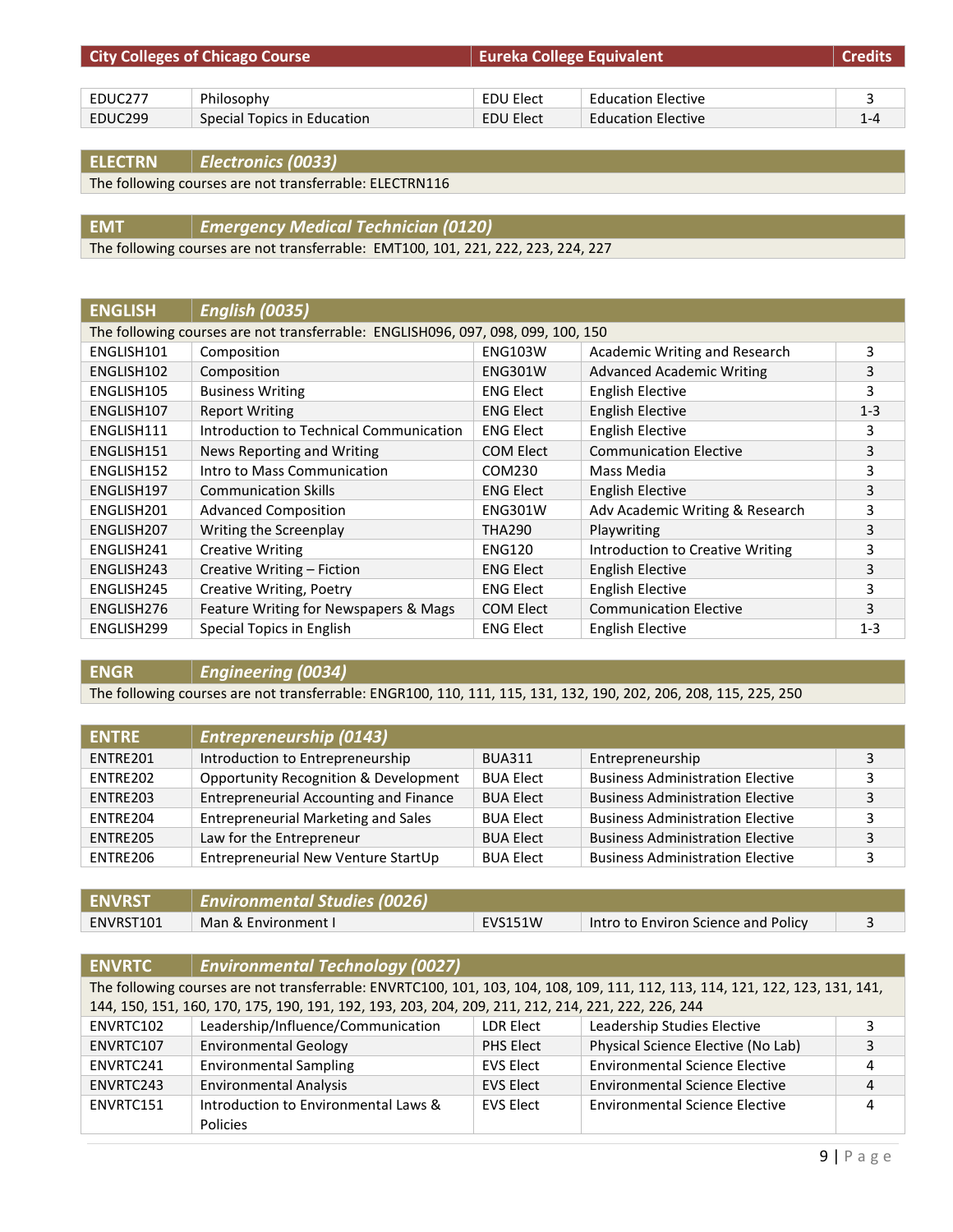|           | <b>City Colleges of Chicago Course</b> | <b>Eureka College Equivalent</b> |                                       | <b>Credits</b> |
|-----------|----------------------------------------|----------------------------------|---------------------------------------|----------------|
|           |                                        |                                  |                                       |                |
| ENVRTC190 | Intro to Animal Science                | <b>BIO Elect</b>                 | Biology Elective *Does not fill       | 4              |
|           |                                        |                                  | <b>Scientific Literacy Capability</b> |                |
| ENVRTC191 | Intro to Crop Sciences                 | <b>BIO Elect</b>                 | Biology Elective *Does not fill       | 4              |
|           |                                        |                                  | <b>Scientific Literacy Capability</b> |                |
| ENVRTC192 | Introduction to Soil Science           | <b>PHS Elect</b>                 | Physical Science Elective *Does not   | $\overline{a}$ |
|           |                                        |                                  | fill Scientific Literacy Capability   |                |
| ENVRTC193 | Introduction to Horticulture           | <b>BIO Elect</b>                 | Biology Elective *Does not fill       | 3              |
|           |                                        |                                  | <b>Scientific Literacy Capability</b> |                |

# **ESLINTG** *ESL (Integrated) (0136)*

The following courses are not transferrable: ESLINTG098, 099, 100

**ESLREAD** *ESL Reading (0137)* The following courses are not transferrable: ESLREAD098, 099, 100

**ESLSPCH** *ESL Speech (0195)* The following courses are not transferrable: ESLSPCH098, 099, 100

# **ESLWRIT** *ESL Writing (0135)*

The following courses are not transferrable: ESLWRIT098, 099, 100

| <b>ESSS</b>    | <b>Exercise Science and Sports Studies (0147)</b> |                  |                                   |   |
|----------------|---------------------------------------------------|------------------|-----------------------------------|---|
| ESSS101        | <b>Personal Trainer Preparation</b>               |                  |                                   |   |
| <b>ESSS102</b> | <b>Personal Trainer Practicum</b>                 |                  |                                   |   |
| <b>ESSS103</b> | <b>Allied Health Clinical Skills</b>              |                  |                                   |   |
| <b>ESSS112</b> | Functional Anatomy & Kinesiology                  | <b>BIO Elect</b> | <b>Biology Elective</b>           |   |
| <b>ESSS206</b> | Sports First Aid                                  | <b>HED Elect</b> | <b>Health Education Elective</b>  | C |
| <b>ESSS209</b> | <b>Corrective Exercise Training</b>               | KIN Elect        | Kinesiology Elective              |   |
| <b>ESSS214</b> | Exercise and Health Psychology                    | <b>KIN255</b>    | Psych & Soc Aspects of PE & Sport | 3 |

| <b>FINART</b> | <b>Fine Arts (0042)</b>                    |                  |                       |   |
|---------------|--------------------------------------------|------------------|-----------------------|---|
| FINART103     | Theatre Arts                               | <b>THA Elect</b> | Theatre Arts Elective | 3 |
| FINART104     | The World of the Cinema                    | THA Elect        | Theatre Arts Elective | 3 |
| FINART105     | History of Painting, Sculpture, & Architec | <b>ART Elect</b> | Art History Elective  | 3 |
| FINART107     | History of Architect, Painting, & Sculp I  | <b>ART Elect</b> | Art History Elective  | 3 |
| FINART108     | History of Architect, Painting, & Sculp II | <b>ART Elect</b> | Art History Elective  | 3 |
| FINART109     | History of Cinema                          | THA Elect        | Theatre Arts Elective | 3 |
| FINART110     | Opera and the Humanities                   | <b>THA Elect</b> | Theatre Arts Elective | 3 |
| FINART111     | History of Photography                     | <b>ART Elect</b> | Art History Elective  |   |
| FINART112     | Dance Appreciation                         | THA Elect        | Theatre Arts Elective | 3 |
| FINART113     | Issues in Documentary Film                 | <b>THA Elect</b> | Theatre Arts Elective | 3 |

**FIREMGT** *Fire Science Management / Fire Service Operations (0152)*

The following courses are not transferrable: FIREMGT101, 102, 103, 104, 197, 198, 200, 201, 202, 203, 204, 205, 206, 210, 211, 212, 213, 220, 221

|--|

The following courses are not transferrable: FOODSRV103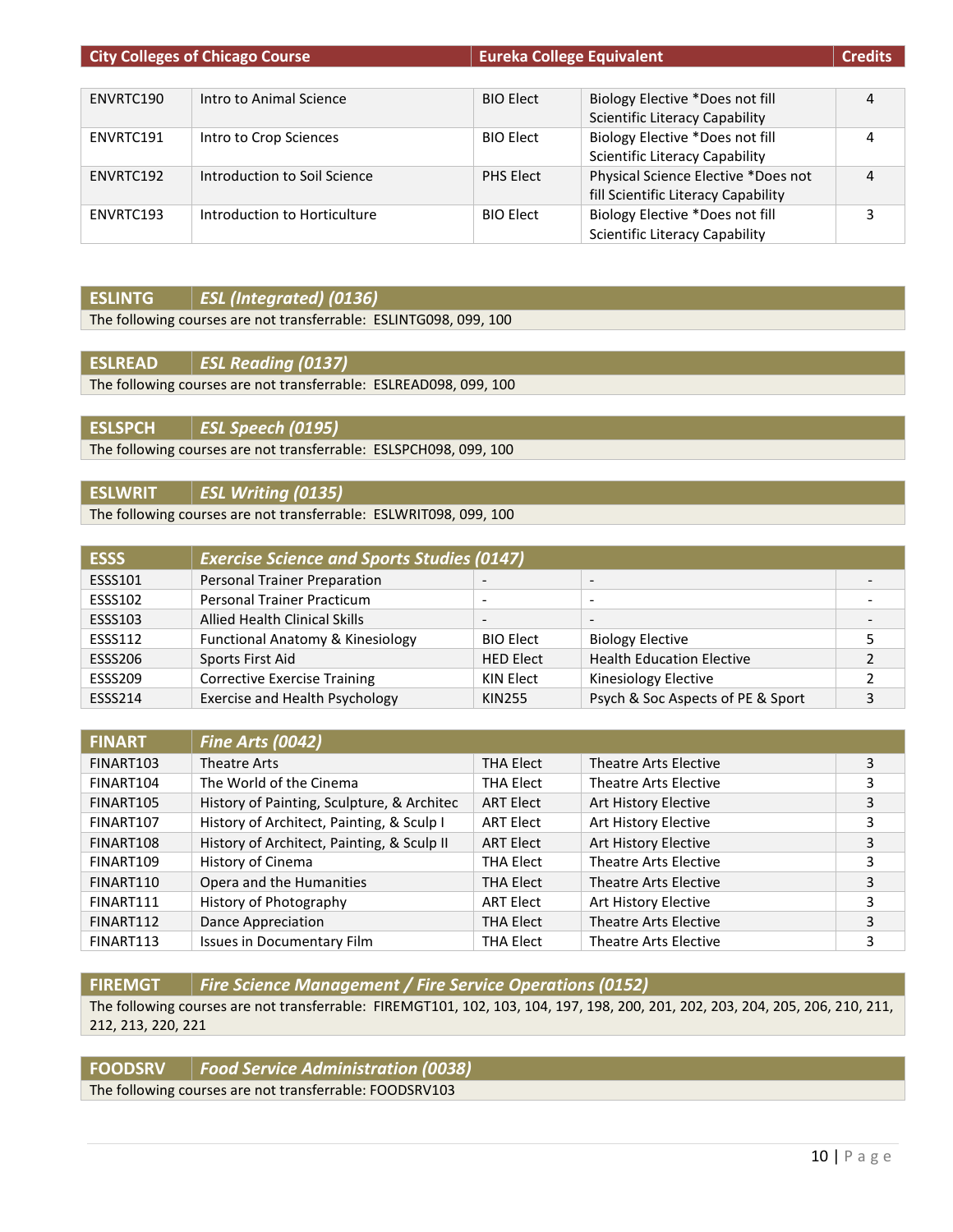**City Colleges of Chicago Course EURE ACCESS EURE EQUIVALENT COLLEGE EQUIVALENT COLLEGE EQUIVALERT COLLEGE EQUIVALERT COLLEGE EQUIVALERT COLLEGE EQUIVALERT COLLEGE EQUIVALERT COLLEGE EQUIVALERT COLLEGE EQUIVALERT COLLE** 

| <b>FRENCH</b> | <b>French (0051)</b>                   |       |          |   |
|---------------|----------------------------------------|-------|----------|---|
| FRENCH101     | <b>First Course French</b>             | Elect | Elective | 4 |
| FRENCH102     | Second Course French                   | Elect | Elective | 4 |
| FRENCH103     | Third Course French                    | Elect | Elective | 4 |
| FRENCH104     | <b>Fourth Course French</b>            | Elect | Elective | 4 |
| FRENCH206     | Intensive Oral Practice French         | Elect | Elective | 4 |
| FRENCH210     | Modern Civilization and Culture French | Elect | Elective | 3 |
| FRENCH213     | Intro to Modern Literature French      | Elect | Elective | 3 |
| FRENCH214     | Readings in Literature French          | Elect | Elective | 3 |

**FSESL** *Foundational Studies ESL (0840)*

The following courses are not transferrable: FSESL4001, 4002, 4004, 4005, 4006, 4007, 4008, 4009, 4010, 4011, 4012

**FSMATH** *Foundational Studies Math (0830)* The following courses are not transferrable: FSMATH3001, 3002, 3003, 3004

**FSREAD** *Foundational Studies Reading (0810)* The following courses are not transferrable: FSREAD1001, 1002, 1003, 1004, 1005, 1006

**FSWRIT** *Foundational Studies Writing (0820)* The following courses are not transferrable: FSWRIT093, 2001, 2002, 2003

| <b>GEOG</b> | Geography (0084)   |                  |                                  |  |
|-------------|--------------------|------------------|----------------------------------|--|
| GEOG101     | World Geography    | GEO105           | World Geography                  |  |
| GEOG102     | Economic Geography | <b>GEO Elect</b> | Geography Elective               |  |
| GEOG201     | Physical Geography | <b>PHS Elect</b> | <b>Physical Science Elective</b> |  |

| GEOLOGY   Geology (0075)      |               |                               |  |
|-------------------------------|---------------|-------------------------------|--|
| GEOLOGY201   Physical Geology | <b>PHS111</b> | Introduction to Earth Science |  |

| <b>HDFS</b> | <b>Human Development and Family Studies (0168)</b> |                          |                                  |  |
|-------------|----------------------------------------------------|--------------------------|----------------------------------|--|
| HDFS201     | Human Development and Sexuality                    | <b>HED Elect</b>         | <b>Health Education Elective</b> |  |
| HDFS202     | Intimate Relationships                             | SOC Elect                | Sociology Elective               |  |
| HDFS203     | Family Development / Cross Cultural Pers           | SOC Elect                | Sociology Elective               |  |
| HDFS204     | Family Life Education                              | SOC Elect                | Sociology Elective               |  |
| HDFS205     | Internship for Human Development                   | $\overline{\phantom{a}}$ | $\overline{\phantom{0}}$         |  |

| <b>HEALTH</b>                                                                                                                | Health (0001)                                                                                               |           |                                       |  |
|------------------------------------------------------------------------------------------------------------------------------|-------------------------------------------------------------------------------------------------------------|-----------|---------------------------------------|--|
| The following courses are not transferrable: HEALTH102, 105, 107, 250                                                        |                                                                                                             |           |                                       |  |
| HEALTH251*                                                                                                                   | First Aid                                                                                                   | $HFD179*$ | First Aid, CPR, and Injury Prevention |  |
| *Meets the HED179 requirement for Criminal Justice and Child Life Specialist majors at Eureka College. Students entering any |                                                                                                             |           |                                       |  |
|                                                                                                                              | Education program at Eureka College will be required to earn a CPR Certification to meet their requirement. |           |                                       |  |

# **HEAPRO** *Health Professions (0146)*

The following courses are not transferrable: HEAPRO101, 102

| <b>HISTORY</b> | <b>History (0085)</b>                |               |                                     |  |
|----------------|--------------------------------------|---------------|-------------------------------------|--|
| HISTORY111     | History of American People to 1865   | <b>HIS250</b> | History of United States to 1865    |  |
| HISTORY112     | History of American People from 1865 | <b>HIS251</b> | History of United States Since 1865 |  |
| HISTORY113     | United States Labor History          | HIS Elect     | <b>History Elective</b>             |  |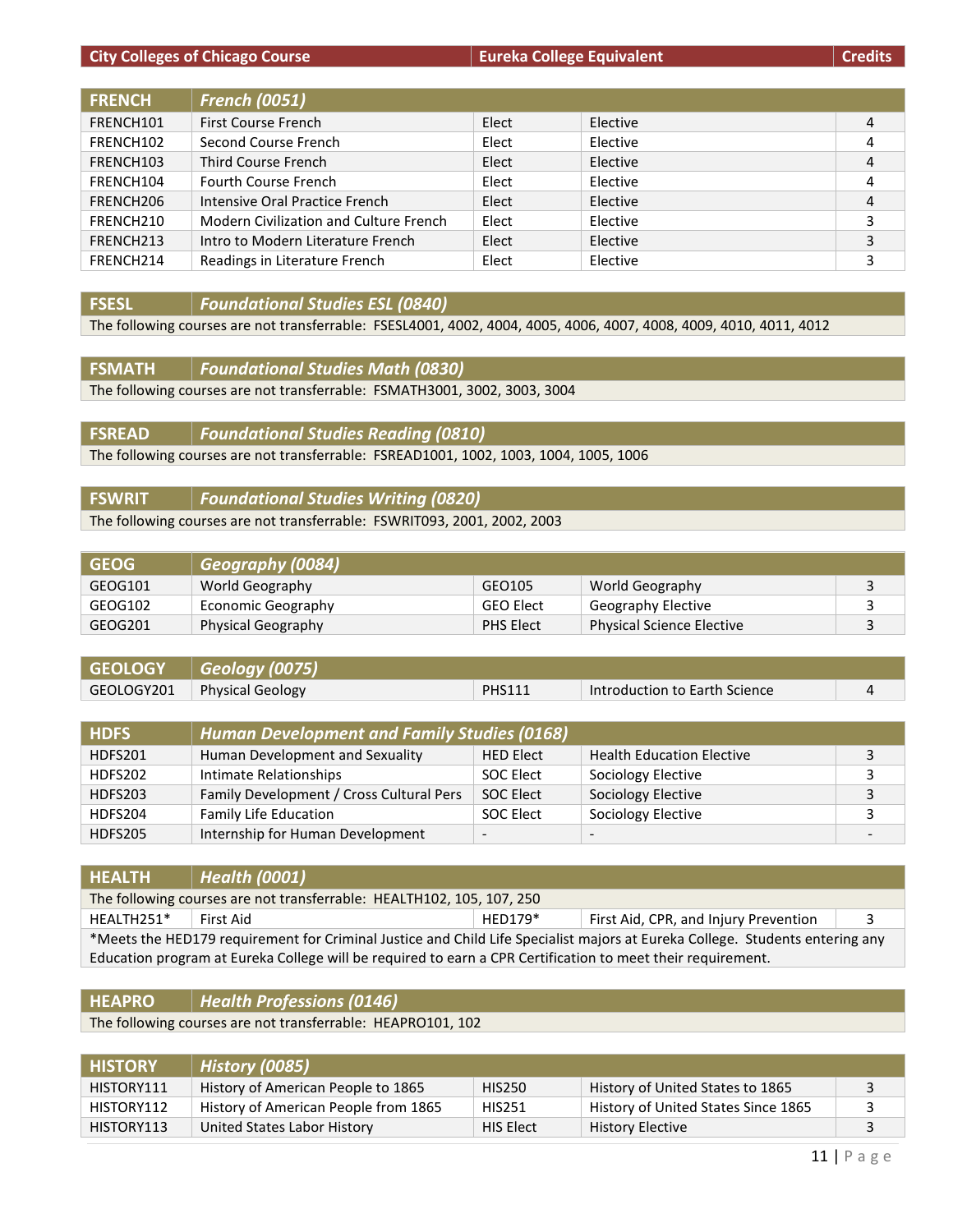|            | <b>City Colleges of Chicago Course</b>  | <b>Eureka College Equivalent</b> |                                      | <b>Credits</b> |
|------------|-----------------------------------------|----------------------------------|--------------------------------------|----------------|
|            |                                         |                                  |                                      |                |
| HISTORY114 | The Afro-American in American History   | <b>HIS Elect</b>                 | <b>History Elective</b>              | 3              |
| HISTORY115 | Afro-American History Since 1865        | <b>HIS Elect</b>                 | <b>History Elective</b>              | 3              |
| HISTORY117 | History of Chicago Metropolitan Area    | <b>HIS Elect</b>                 | <b>History Elective</b>              | 3              |
| HISTORY118 | Women in American History               | <b>HIS Elect</b>                 | <b>History Elective</b>              | 3              |
| HISTORY141 | History of World Civilization to 1500   | <b>HIS123</b>                    | World History I                      | 3              |
| HISTORY142 | History of World Civilization from 1500 | <b>HIS124</b>                    | World History II                     | 3              |
| HISTORY201 | The History of the Mexican People       | <b>HIS Elect</b>                 | <b>History Elective</b>              | 3              |
| HISTORY211 | Problems in History                     | <b>HIS200</b>                    | <b>Historical Methods and Skills</b> | 3              |
| HISTORY212 | History and Culture of China            | <b>HIS Elect</b>                 | <b>History Elective</b>              | 3              |
| HISTORY215 | History of Latin America                | <b>HIS Elect</b>                 | <b>History Elective</b>              | 3              |
| HISTORY216 | History of Latin America in the U.S.    | <b>HIS Elect</b>                 | <b>History Elective</b>              | 3              |
| HISTORY225 | Modern Middle East History              | <b>HIS Elect</b>                 | <b>History Elective</b>              | 3              |
| HISTORY230 | <b>Ancient History</b>                  | <b>HIS Elect</b>                 | <b>History Elective</b>              | 3              |
| HISTORY232 | Modern European History 1500-1830       | <b>HIS113</b>                    | Survey of European Hist to 1660      | 3              |
| HISTORY233 | Modern European History Since 1830      | <b>HIS114</b>                    | Survey of European Hist Since 1660   | 3              |
| HISTORY243 | The Far East in the Modern World        | <b>HIS Elect</b>                 | <b>History Elective</b>              | 3              |
| HISTORY247 | African History to Colonial Period      | <b>HIS Elect</b>                 | <b>History Elective</b>              | 3              |
| HISTORY248 | African History - Modern Period         | <b>HIS Elect</b>                 | <b>History Elective</b>              | 3              |
| HISTORY250 | Topics in American History              | <b>HIS Elect</b>                 | <b>History Elective</b>              | 3              |

#### **HIT** *Health Information Technology (0145)*

The following courses are not transferrable: HIT101, 102, 103, 104, 105, 108, 109, 110, 201, 202, 203, 204, 205, 206, 207, 208, 209, 211, 212, 213, 214, 221, 222

# **HLHSCI** *Health Science (0124)*

The following courses are not transferrable: HLHSCI101, 102

| <b>HLTH</b>                                                                                                      | $\vert$ Health Technology TC4 (0334) |                  |                                  |    |
|------------------------------------------------------------------------------------------------------------------|--------------------------------------|------------------|----------------------------------|----|
| The following courses are not transferrable: HLTH107, 110, 120, 121, 124, 125, 126, 127, 128, 129, 130, 131, 132 |                                      |                  |                                  |    |
| HLTH122                                                                                                          | <b>Assessing Community Resources</b> | <b>HED Elect</b> | <b>Health Education Elective</b> | ર  |
| HLTH123                                                                                                          | <b>Community Health Problems</b>     | <b>HED254</b>    | Community Health                 | ્ર |

# **HMGT** *Hospitality Management (0330)*

The following courses are not transferrable: HMGT724, 806, 807, 808, 810, 812, 814, 816, 830, 835, 860

#### **HORTIC** *Horticulture (0096)*

The following courses are not transferrable: HORTIC101, 104, 105, 202, 205

| <b>HUM</b>    | <b>Humanities (0041)</b>                 |                          |                            |   |
|---------------|------------------------------------------|--------------------------|----------------------------|---|
| <b>HUM100</b> | Critical Readings in the Humanities      | $\overline{\phantom{a}}$ | $\overline{\phantom{a}}$   |   |
| <b>HUM105</b> | The New World of Mass Media              | <b>HUM Elect</b>         | <b>Humanities Elective</b> | 3 |
| <b>HUM107</b> | Pop Cul - Mirror of American Life        | <b>HUM Elect</b>         | <b>Humanities Elective</b> | 3 |
| <b>HUM123</b> | Intro to Art and Ideas                   | <b>HUM Elect</b>         | <b>Humanities Elective</b> | 3 |
| <b>HUM141</b> | Afro-American Arts                       | <b>HUM Elect</b>         | <b>Humanities Elective</b> | 3 |
| <b>HUM143</b> | Intro to Latin American / Latino Studies | <b>HUM Elect</b>         | <b>Humanities Elective</b> | 3 |
| <b>HUM144</b> | Intro to Women's and Gender Studies      | <b>HUM Elect</b>         | <b>Humanities Elective</b> | 3 |
| <b>HUM145</b> | Intro to Diversity/Ethnic Studies        | <b>HUM Elect</b>         | <b>Humanities Elective</b> | 3 |
| <b>HUM146</b> | Gay, Lesbian, Bisexual, & Transgender    | <b>HUM Elect</b>         | <b>Humanities Elective</b> | 3 |
| HUM201        | <b>General Course I Humanities</b>       | <b>HUM Elect</b>         | <b>Humanities Elective</b> | 3 |
| <b>HUM202</b> | <b>General Course II Humanities</b>      | <b>HUM Elect</b>         | <b>Humanities Elective</b> | 3 |
| <b>HUM203</b> | Arts of Contemporary America             | <b>HUM Elect</b>         | <b>Humanities Elective</b> | 3 |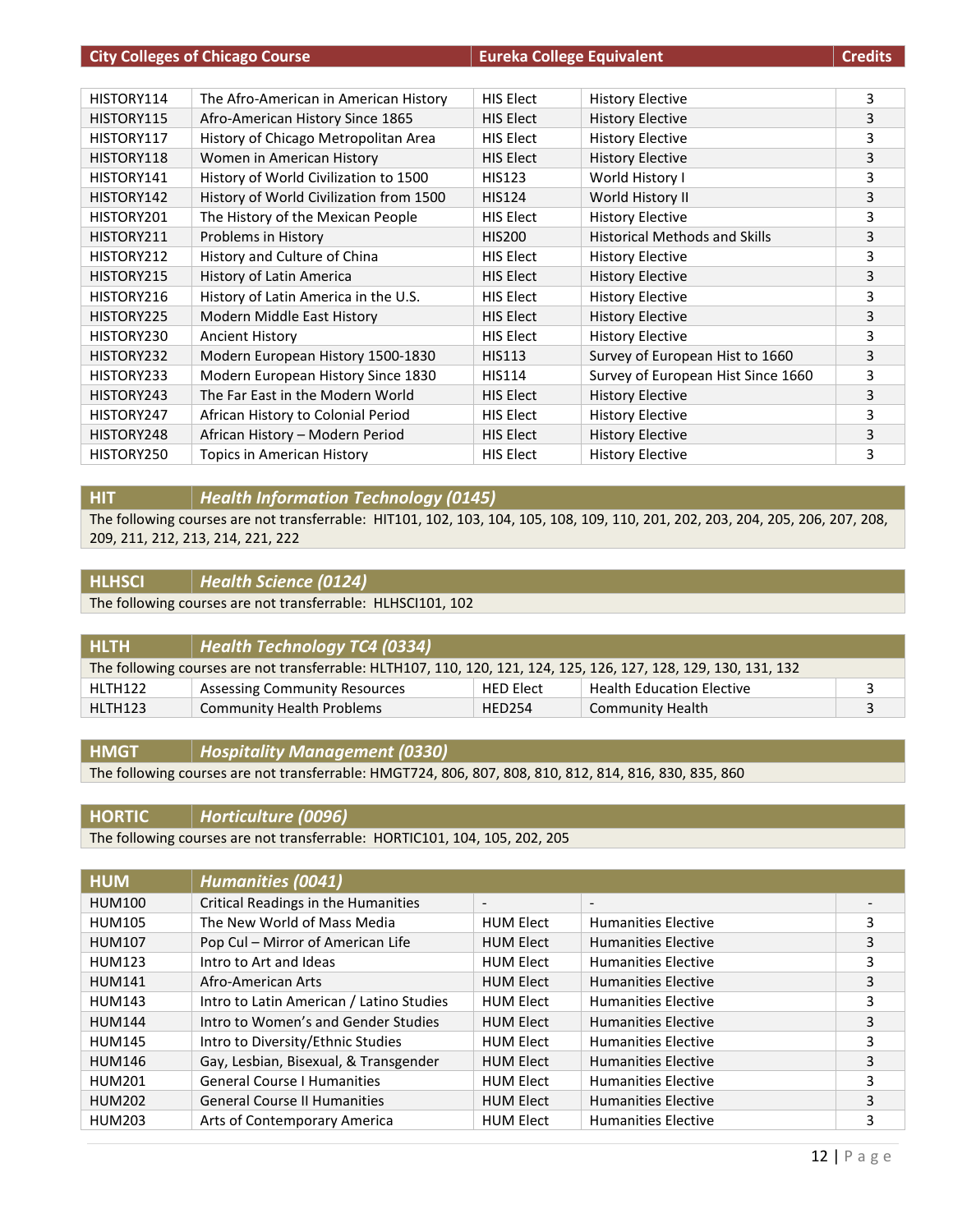| <b>City Colleges of Chicago Course</b> |                                           | <b>Eureka College Equivalent</b> |                            | <b>Credits</b> |
|----------------------------------------|-------------------------------------------|----------------------------------|----------------------------|----------------|
|                                        |                                           |                                  |                            |                |
| <b>HUM205</b>                          | World Literature I                        | LIT Elect                        | Literature Elective        | 3              |
| <b>HUM206</b>                          | World Literature II Existentialism        | LIT Elect                        | Literature Elective        | 3              |
| <b>HUM207</b>                          | The Great Books                           | LIT Elect                        | Literature Elective        | 3              |
| <b>HUM208</b>                          | Women in Creative-Performing Arts         | <b>HUM Elect</b>                 | <b>Humanities Elective</b> | 3              |
| <b>HUM209</b>                          | Latinxs in Chicago                        | <b>HUM Elect</b>                 | <b>Humanities Elective</b> | 3              |
| HUM210                                 | <b>Comparative Mythology</b>              | <b>ENG270</b>                    | Myth and Literature        | 3              |
| <b>HUM212</b>                          | Non-Western Humanities                    | <b>HUM Elect</b>                 | <b>Humanities Elective</b> | 3              |
| <b>HUM215</b>                          | The Art & Philosophy of African Continent | <b>HUM Elect</b>                 | <b>Humanities Elective</b> | 3              |
| <b>HUM216</b>                          | Athletics in the Ancient World            | <b>HUM Elect</b>                 | <b>Humanities Elective</b> | 3              |

**IBEW** *International Brotherhood of Electrical Workers (0432)*

The following courses are not transferrable: IBEW702, 703, 704, 705, 706, 707, 708, 709, 710, 711, 712, 713, 714, 715, 716, 717, 718, 719, 720, 721, 722, 723, 724, 725, 726, 727

**INTCOMM** *Integrated Communication (0139)*

The following courses are not transferrable: INTCOMM100

| <b>INTDSP</b> | <b>Interdisciplinary Studies (0104)</b> |               |                    |         |
|---------------|-----------------------------------------|---------------|--------------------|---------|
| INTDSP101     | <b>College Success Seminar</b>          | <b>IDS100</b> | Skills for College | $1 - 3$ |
| INTDSP102     | Career Development & Decision Making    | Elect         | Elective           | $1 - 3$ |
| INTDSP103     | News Literacy and Civic Engagement      | Elect         | Elective           | 3       |
| INTDSP104     | <b>College Success: Special Topics</b>  | Elect         | Elective           |         |
| INTDSP299     | Interdisciplinary Studies and Service   | Elect         | Elective           | $1 - 3$ |

| <b>ITALIAN</b> | <b>Italian (0052)</b> |       |          |   |
|----------------|-----------------------|-------|----------|---|
| ITALIAN101     | First Course Italian  | Elect | Elective | Д |
| ITALIAN102     | Second Course Italian | Elect | Elective |   |
| ITALIAN103     | Third Course Italian  | Elect | Elective | 4 |
| ITALIAN104     | Fourth Course Italian | Elect | Elective |   |

| <b>JAPANES</b> | Japanese (0054)        |       |          |   |
|----------------|------------------------|-------|----------|---|
| JAPANES101     | First Course Japanese  | Elect | Elective | Д |
| JAPANES102     | Second Course Japanese | Elect | Elective |   |
| JAPANES103     | Third Course Japanese  | Elect | Elective | Δ |
| JAPANES104     | Fourth Course Japanese | Elect | Elective |   |

| <b>LATIN</b> | <b>Latin Courses (0142)</b> |       |          |  |
|--------------|-----------------------------|-------|----------|--|
| LATIN101     | <b>First Course Latin</b>   | Elect | Elective |  |
| LATIN102     | Second Course Latin         | Elect | Elective |  |

# **LIBTEC** *Library Technology (0050)*

The following courses are not transferrable: LIBTEC101, 102, 125, 201, 203, 250

| <b>LING</b>    | Linguistics (0132)                    |                          |                                |   |
|----------------|---------------------------------------|--------------------------|--------------------------------|---|
| <b>LING101</b> | Language and Culture                  | <b>HUM Elect</b>         | <b>Humanities Elective</b>     |   |
| LING102        | Introduction to Linguistics           | <b>ENG290</b>            | Grammar & Structure of English |   |
| <b>LING103</b> | Instructional Media Second Lang Tchrs | $\overline{\phantom{0}}$ | $\overline{\phantom{a}}$       | - |

|               | Library and Information Science (0039) |       |          |  |
|---------------|----------------------------------------|-------|----------|--|
| <b>LIS101</b> | Information Literacy                   | Elect | Elective |  |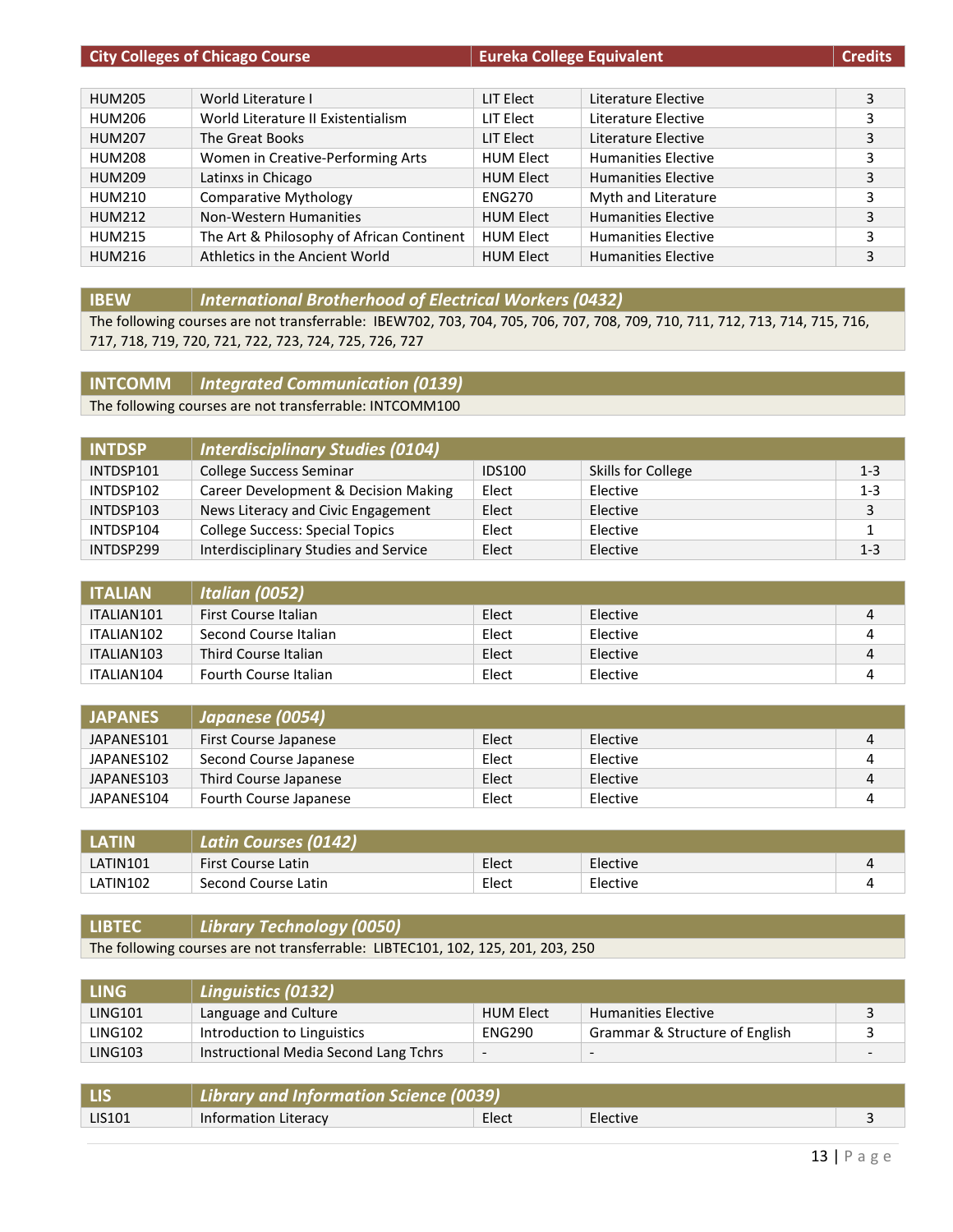|               | <b>City Colleges of Chicago Course</b>               | <b>Eureka College Equivalent</b> |                                         | <b>Credits</b> |
|---------------|------------------------------------------------------|----------------------------------|-----------------------------------------|----------------|
|               |                                                      |                                  |                                         |                |
| LIS105        | <b>Information Literacy Basics</b>                   | Elect                            | Elective                                | 1              |
|               |                                                      |                                  |                                         |                |
| <b>LIT</b>    | Literature (0036)                                    |                                  |                                         |                |
| LIT110        | Introduction to Literature                           | <b>ENG Elect</b>                 | <b>English Elective</b>                 | 3              |
| LIT111        | Poetry                                               | <b>ENG Elect</b>                 | <b>English Elective</b>                 | 3              |
| LIT112        | Drama                                                | <b>ENG Elect</b>                 | <b>English Elective</b>                 | 3              |
| LIT113        | Fiction                                              | <b>ENG Elect</b>                 | <b>English Elective</b>                 | 3              |
| LIT114        | <b>Ideas in Prose</b>                                | <b>ENG Elect</b>                 | <b>English Elective</b>                 | 3              |
| LIT115        | Great Books Seminar / Topics Literature              | <b>ENG Elect</b>                 | <b>English Elective</b>                 | 3              |
| LIT116        | American Literature Colonial - Civil War             | <b>ENG212</b>                    | Literatures in English II: 1700-1900    | 3              |
| LIT117        | American Literature Civil War - 20 <sup>th</sup> Cen | <b>ENG213</b>                    | Literatures in English III: 1900-Presen | 3              |
| LIT118        | English Literature Begin - Age of Johnson            | <b>ENG211</b>                    | Literatures in English I: Begin - 1700  | 3              |
| LIT119        | English Literature Romantic Reviv - 20 <sup>th</sup> | <b>ENG212</b>                    | May be assigned to ENG212 or 213 if     | 3              |
|               |                                                      | or ENG213                        | LIT116 and/or 117 were not taken at     |                |
|               |                                                      | or LIT Elect                     | CCC. Otherwise, Literature Elective.    |                |
| LIT120        | Contemporary British & American Lit                  | <b>ENG Elect</b>                 | <b>English Elective</b>                 | 3              |
| LIT121        | Contemporary African American Lit                    | <b>ENG Elect</b>                 | <b>English Elective</b>                 | 3              |
| LIT122        | Perspectives in Black Literature                     | <b>ENG Elect</b>                 | <b>English Elective</b>                 | $\overline{3}$ |
| LIT123        | Literature of U.S. from Civil War - Present          | <b>ENG213</b>                    | Literatures in English III: 1900-Presen | 3              |
| <b>LIT124</b> | <b>Experimental Literature</b>                       | <b>ENG Elect</b>                 | <b>English Elective</b>                 | 3              |
| <b>LIT125</b> | Psychology in Black Literature                       | <b>ENG Elect</b>                 | <b>English Elective</b>                 | 3              |
| LIT126        | Contemporary American Literature                     | <b>ENG213</b>                    | Literatures in English III: 1900-Presen | 3              |
| <b>LIT127</b> | Contemporary British Literature                      | <b>ENG Elect</b>                 | <b>English Elective</b>                 | 3              |
| <b>LIT128</b> | Latin American Literature                            | <b>ENG Elect</b>                 | <b>English Elective</b>                 | 3              |
| LIT129        | U.S. Latino(a) Literature                            | <b>ENG Elect</b>                 | <b>English Elective</b>                 | 3              |
| LIT130        | Children's Literature                                | <b>ENG Elect</b>                 | <b>English Elective</b>                 | 3              |
| LIT131        | Survey of Afro-American Poetry                       | <b>ENG Elect</b>                 | <b>English Elective</b>                 | 3              |
| LIT132        | Native American Literature                           | <b>ENG272</b>                    | Non-Western Literature                  | 3              |
| LIT133        | African American Fiction                             | <b>ENG Elect</b>                 | <b>English Elective</b>                 | 3              |
| LIT137        | The Black Woman in Black Fiction                     | <b>ENG Elect</b>                 | <b>English Elective</b>                 | 3              |
| LIT150        | Women's Literature                                   | <b>ENG Elect</b>                 | <b>English Elective</b>                 | 3              |
| LIT153        | Gay and Lesbian Literature                           | <b>ENG Elect</b>                 | <b>English Elective</b>                 | 3              |
| LIT155        | Literature and Film                                  | <b>ENG Elect</b>                 | <b>English Elective</b>                 | $\mathbf{3}$   |
| LIT156        | <b>Creative Non-Fiction</b>                          | <b>ENG Elect</b>                 | <b>English Elective</b>                 | 3              |
| LIT157        | <b>Graphic Novels</b>                                | <b>ENG Elect</b>                 | <b>English Elective</b>                 | 3              |
| LIT211        | Shakespeare                                          | <b>THA312</b>                    | Shakespeare as Literature &             | $\mathbf{3}$   |
|               |                                                      |                                  | Performance                             |                |
| LIT220        | World Literature                                     | <b>ENG Elect</b>                 | <b>English Elective</b>                 | 3              |
| LIT223        | Intro to Literary Genres                             | <b>ENG125</b>                    | Intro to Literary Studies               | 3              |
| LIT299        | Science Fiction: Psychology & Prophecy               | <b>ENG Elect</b>                 | <b>English Elective</b>                 | 3              |

**330TRNS** *Logistics/Transportation/Distr (330TRNS)*

The following courses are not transferrable: 330TRNS111, 112, 113, 114, 115, 116, 209, 211, 213, 214, 215, 216, 217, 218, 219, 220

# **MAS** *Massage Therapy (0149)*

The following courses are not transferrable: MAS110, 111, 120, 121, 210, 211, 220, 221

| <b>MATH</b>                                                                               | $\mid$ Mathematics (0045) $\mid$ |  |  |  |  |
|-------------------------------------------------------------------------------------------|----------------------------------|--|--|--|--|
| The following courses are not transferrable: MAT018, 025, 040, 090, 098, 099, 100, 107    |                                  |  |  |  |  |
| Math for Technicians II<br>MAT Elect<br><b>Mathematics Elective</b><br>MATH108<br>$1 - 5$ |                                  |  |  |  |  |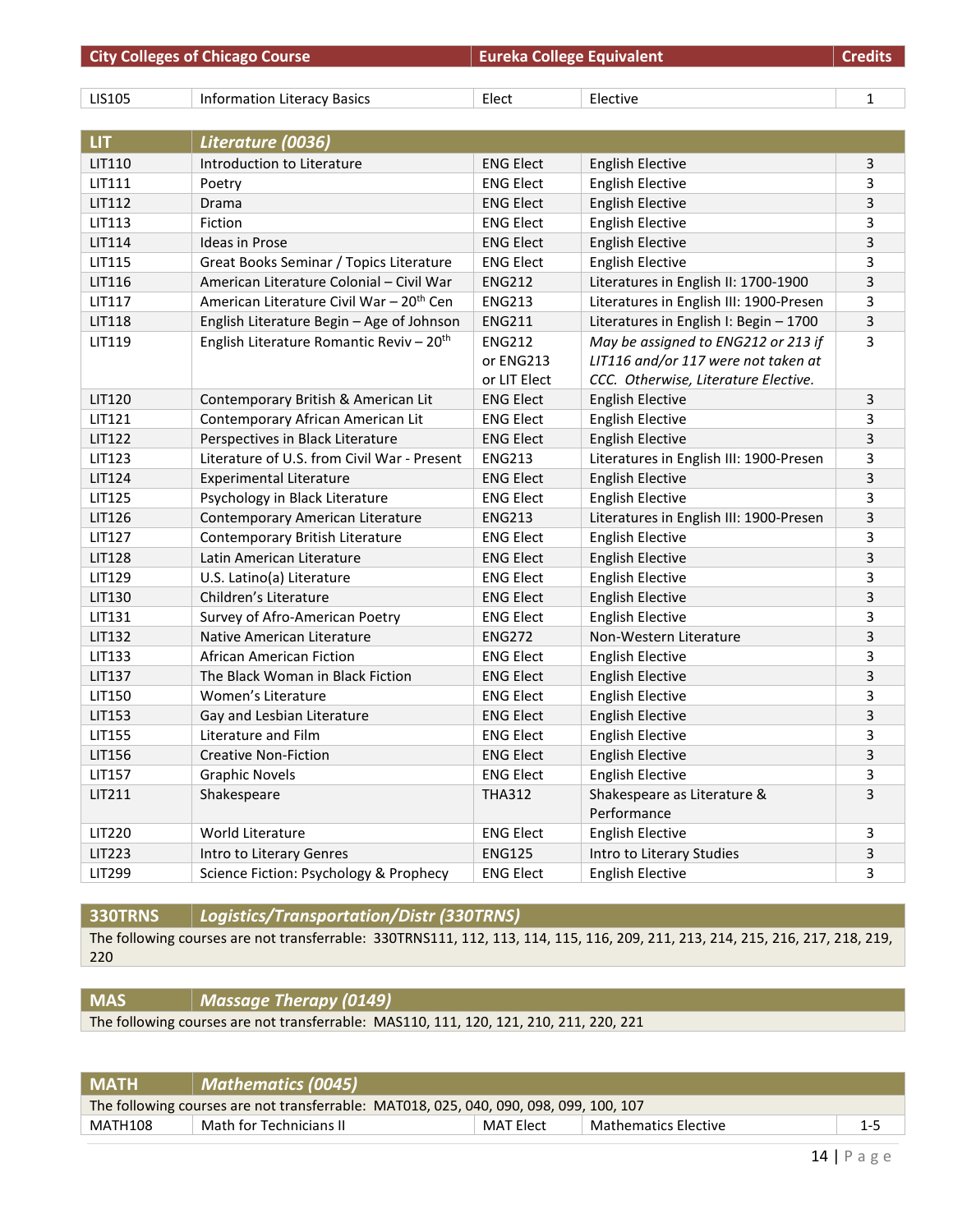|                     | <b>City Colleges of Chicago Course</b>                                        | <b>Eureka College Equivalent</b> |                                               | <b>Credits</b> |
|---------------------|-------------------------------------------------------------------------------|----------------------------------|-----------------------------------------------|----------------|
|                     |                                                                               |                                  |                                               |                |
| <b>MATH118</b>      | <b>General Education Math</b>                                                 | <b>MAT Elect</b>                 | <b>Mathematics Elective</b>                   | 4              |
| <b>MATH121</b>      | Math for Elementary Teachers I                                                | <b>MED101</b>                    | Math for Elementary Teachers I                | 4              |
| <b>MATH122</b>      | Math for Elementary Teachers II                                               | <b>MED102</b>                    | Math for Elementary Teachers II               | 4              |
| <b>MATH125</b>      | <b>Introductory Statistics</b>                                                | <b>MAT265</b>                    | <b>Quantitative Methods I</b>                 | 4              |
| MATH126+127         | Algebra for Middle School Teachers +<br>Geometry/Trig for Middle School Tchrs | <b>MED151</b>                    | Math for Middle Grades Teachers               | 8              |
| <b>MATH126</b>      | Algebra for Middle School Teachers                                            | <b>MED Elect</b>                 | <b>Math Education Elective</b>                | 4              |
| <b>MATH127</b>      | Geometry/Trig for Middle School Tchrs                                         | <b>MED Elect</b>                 | <b>Math Education Elective</b>                | 4              |
| <b>MATH140</b>      | College Algebra                                                               | <b>MAT Elect</b>                 | <b>Mathematics Elective</b>                   | 4              |
| <b>MATH141</b>      | <b>Plane Trigonometry</b>                                                     | <b>MAT Elect</b>                 | <b>Mathematics Elective</b>                   | 3              |
| <b>MATH143</b>      | <b>Pre Calculus</b>                                                           | <b>MAT121</b>                    | Precalculus                                   | 6              |
| <b>MATH144</b>      | <b>Finite Mathematics</b>                                                     | <b>MAT161</b>                    | <b>Finite Math and Statistics for Busines</b> | 4              |
| <b>MATH146</b>      | Discrete Mathematics                                                          | <b>MAT280</b>                    | <b>Discrete Mathematics</b>                   | 4              |
| <b>MATH202</b>      | Number Concepts / Mid-School Teaching                                         | <b>MED Elect</b>                 | <b>Math Education Elective</b>                | 4              |
| <b>MATH204</b>      | Calculus for Business & Social Science                                        | <b>MAT162</b>                    | Applied Functions & Calc for Business         | $4 - 5$        |
| <b>MATH207</b>      | Calculus & Analytic Geometry I                                                | <b>MAT171</b>                    | Calculus with Analytic Geometry I             | 5              |
| <b>MATH208</b>      | Calculus & Analytic Geometry II                                               | <b>MAT271</b>                    | Calculus with Analytic Geometry II            | 5              |
| <b>MATH209</b>      | Calculus & Analytic Geometry III                                              | <b>MAT272</b>                    | Calculus with Analytic Geometry III           | 5              |
| <b>MATH210</b>      | <b>Differential Equations</b>                                                 | <b>MAT275</b>                    | <b>Differential Equations</b>                 | 3              |
| <b>MATH212</b>      | Linear Algebra                                                                | <b>MAT315</b>                    | Linear Algebra                                | 3              |
| <b>MATH216</b>      | <b>Statistics for Business Majors</b>                                         | <b>MAT161</b>                    | <b>Finite Math and Statistics for Busines</b> | 4              |
| MATH <sub>299</sub> | <b>Special Topics in Mathematics</b>                                          | <b>MAT Elect</b>                 | <b>Mathematics Elective</b>                   | $1-6$          |

| <b>MCROBIO</b> | <b>Microbiology (0024)</b>           |                  |                         |   |
|----------------|--------------------------------------|------------------|-------------------------|---|
| MCROBIO233     | General Microbiology                 | <b>BIO320</b>    | Microbiology            |   |
| MCROBIO234     | Applied Microbiology                 | <b>BIO Elect</b> | <b>Biology Elective</b> | 4 |
| MCROBIO236     | Applied & Environmental Microbiology | <b>BIO Elect</b> | <b>Biology Elective</b> |   |

# **MEDASST** *Medical Assisting (0153)*

The following courses are not transferrable: MEDASST103, 104, 106, 107, 108, 109

| <b>MEDIACM</b> | Media Communication (0011) |
|----------------|----------------------------|
|----------------|----------------------------|

| The following courses are not transferrable: MEDIACM102, 223, 234, 240, 245, 250, 252, 280, 295, 298 |                                |                  |                                         |   |  |
|------------------------------------------------------------------------------------------------------|--------------------------------|------------------|-----------------------------------------|---|--|
| MEDIACM145                                                                                           | Intro to Media Communication   | COM230           | Mass Media                              | 3 |  |
| MEDIACM190                                                                                           | Language, Culture, and Media   | COM Elect        | <b>Communication Elective</b>           | 3 |  |
| MEDIACM203                                                                                           | Media Writing                  | COM Elect        | <b>Communication Elective</b>           | 3 |  |
| MEDIACM221                                                                                           | <b>Radio Production I</b>      | <b>COM Elect</b> | <b>Communication Elective</b>           | 3 |  |
| MEDIACM222                                                                                           | <b>Radio Production II</b>     | COM Elect        | <b>Communication Elective</b>           |   |  |
| MEDIACM231                                                                                           | <b>TV Production I</b>         | COM Elect        | <b>Communication Elective</b>           | 3 |  |
| MEDIACM232                                                                                           | <b>TV Production II</b>        | COM Elect        | <b>Communication Elective</b>           |   |  |
| MEDIACM265                                                                                           | Digital Media Entrepreneurship | <b>BUA Elect</b> | <b>Business Administration Elective</b> | 3 |  |
| MEDIACM271                                                                                           | Intro to Interactive Media     | <b>COM Elect</b> | <b>Communication Elective</b>           | 3 |  |

| <b>MENHLTH</b> | <b>Mental Health (0118)</b>                         |                          |                            |                          |
|----------------|-----------------------------------------------------|--------------------------|----------------------------|--------------------------|
| MENHLTH223     | Intro to Addiction Studies                          | <b>SOC Elect</b>         | Sociology Elective         |                          |
| MENHLTH224     | <b>Principles &amp; Practices Addiction Studies</b> | <b>PSY Elect</b>         | <b>Psychology Elective</b> |                          |
| MENHLTH228     | Principles of Mental Health Practices               | <b>PSY Elect</b>         | <b>Psychology Elective</b> | 3                        |
| MENHLTH229     | <b>Practicum in Addictions Treatment</b>            | $\overline{\phantom{a}}$ |                            | $\overline{\phantom{0}}$ |
| MENHLTH230     | <b>Addictions and Family Treatment</b>              | SOC Elect                | Sociology Elective         | 3                        |
| MENHLTH231     | <b>Addictions Treatment of Special Pops</b>         | SOC290                   | The Culture of Addiction   |                          |
| MENHLTH232     | <b>CADC Examination Review</b>                      | $\overline{\phantom{0}}$ |                            |                          |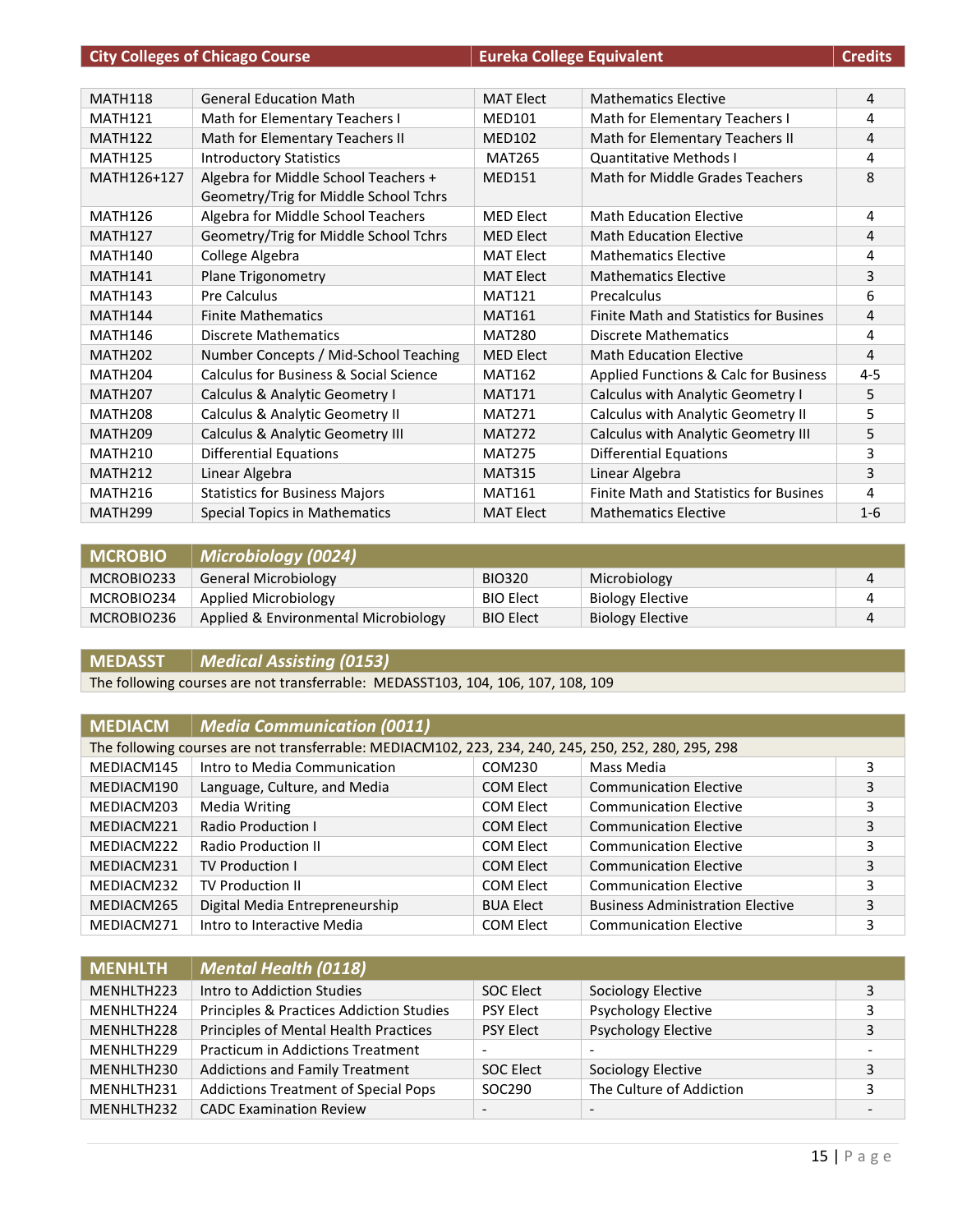# **City Colleges of Chicago Course EURE COLLEGE Equivalent EURE EQUIVALER EXECUTE:** Credits

**MFGT** *Manufacturing Tech TC1 (0340)*

The following courses are not transferrable: MFGT104, 111, 112, 123, 137, 138, 139, 140, 141, 142, 143, 144, 145, 146, 147, 151, 152, 162, 163, 164, 165, 191, 207, 215, 253, 255, 291, 292, 295, 297

#### **MORSCI** *Mortuary Science (0128)*

The following courses are not transferrable: MORSCI102, 103, 104, 108, 109, 111, 203, 204, 207, 209, 210, 211, 213, 214, 215, 216

| <b>MUSIC</b> | <b>Music (0060)</b>                   |                  |                                     |                         |
|--------------|---------------------------------------|------------------|-------------------------------------|-------------------------|
| MUSIC101     | <b>Fundamentals of Music Theory</b>   | MUS Elect        | <b>Music Elective</b>               | 3                       |
| MUSIC102     | Music Theory I                        | <b>MUS120</b>    | Introduction to Music Theory        | 3                       |
| MUSIC103     | Music Theory II                       | <b>MUS220</b>    | <b>Music Theory II</b>              | 3                       |
| MUSIC105     | Group Piano I                         | <b>MUS133</b>    | Class Piano for the Adult Beginner  | $\overline{2}$          |
| MUSIC106     | <b>Group Piano II</b>                 | <b>MUS233</b>    | Secondary Applied Piano             | $\overline{2}$          |
| MUSIC107     | Jazz Improvisation Part 1             | <b>MUS Elect</b> | <b>Music Elective</b>               | $\overline{2}$          |
| MUSIC108     | Jazz Improvisation Part 2             | <b>MUS Elect</b> | <b>Music Elective</b>               | $\overline{2}$          |
| MUSIC109     | Jazz/Pop Ensemble                     | <b>MUS Elect</b> | <b>Music Elective</b>               | $\overline{2}$          |
| MUSIC110     | Jazz/Pop Ensemble: Blues Emphasis     | MUS Elect        | <b>Music Elective</b>               | $\overline{2}$          |
| MUSIC111     | Aural & Keyboard Skills I             | <b>MUS125</b>    | <b>Basic Musicianship</b>           | $1 - 2$                 |
| MUSIC112     | Aural & Keyboard Skills I             | <b>MUS Elect</b> | <b>Music Elective</b>               | $\overline{2}$          |
| MUSIC113     | <b>String Class</b>                   | <b>MUS Elect</b> | <b>Music Elective</b>               | 2                       |
| MUSIC114     | <b>Guitar Class</b>                   | <b>MUS Elect</b> | <b>Music Elective</b>               | $\overline{2}$          |
| MUSIC119     | <b>Percussion Class</b>               | <b>MUS Elect</b> | <b>Music Elective</b>               | $\overline{2}$          |
| MUSIC120     | <b>Introduction to Music Business</b> | <b>MUS Elect</b> | <b>Music Elective</b>               | 3                       |
| MUSIC121     | Introduction to Music                 | <b>MUS Elect</b> | <b>Music Elective</b>               | 3                       |
| MUSIC122     | Perspectives in Jazz                  | <b>MUS Elect</b> | <b>Music Elective</b>               | 3                       |
| MUSIC124     | Trends in Modern American Music       | <b>MUS150</b>    | Music Cultures in the United States | 3                       |
| MUSIC131     | Chorus                                | <b>MUS281</b>    | Chorale                             | $1 - 2$                 |
| MUSIC133     | <b>Concert Band</b>                   | <b>MUS283</b>    | Wind Ensemble - Band                | 1                       |
| MUSIC134     | Orchestra                             | <b>MUS Elect</b> | <b>Music Elective</b>               | $\mathbf{1}$            |
| MUSIC135     | <b>Instrumental Ensembles</b>         | <b>MUS284</b>    | <b>Chamber Ensemble</b>             | 1                       |
| MUSIC136     | <b>Vocal Ensembles</b>                | <b>MUS382</b>    | <b>Chamber Ensemble</b>             | $\mathbf{1}$            |
| MUSIC150     | Class Voice I                         | <b>MUS134</b>    | Class Instruction in Voice          | $\overline{2}$          |
| MUSIC151     | Class Voice II                        | <b>MUS234</b>    | Secondary Applied Voice             | $\overline{2}$          |
| MUSIC180     | Applied Music - Elective Level        | <b>MUS Elect</b> | <b>Music Elective</b>               | 2                       |
| MUSIC181     | Applied Music - Freshman Level I      | <b>MUS Elect</b> | <b>Music Elective</b>               | $\overline{2}$          |
| MUSIC182     | Applied Music - Freshman Level II     | <b>MUS Elect</b> | <b>Music Elective</b>               | $\overline{2}$          |
| MUSIC183     | <b>World Music</b>                    | <b>MUS Elect</b> | <b>Music Elective</b>               | 3                       |
| MUSIC200     | <b>Black Music Workshop</b>           | <b>MUS Elect</b> | <b>Music Elective</b>               | 3                       |
| MUSIC201     | Music Theory III                      | <b>MUS320</b>    | Music Theory III                    | 3                       |
| MUSIC202     | Music Theory IV                       | <b>MUS330</b>    | Music Theory IV                     | 3                       |
| MUSIC204     | Commercial Music Workshop I           | <b>MUS Elect</b> | <b>Music Elective</b>               | $\overline{2}$          |
| MUSIC205     | Commercial Music Workshop II          | <b>MUS Elect</b> | <b>Music Elective</b>               | $\overline{\mathbf{c}}$ |
| MUSIC211     | Aural and Keyboard Skills III         | MUS Elect        | <b>Music Elective</b>               | $\overline{2}$          |
| MUSIC212     | Aural and Keyboard Skills IV          | <b>MUS Elect</b> | <b>Music Elective</b>               | $\overline{2}$          |
| MUSIC221     | Music Literature and History          | <b>MUS151</b>    | Introduction to Music History       | 3                       |
| MUSIC225     | <b>Individual Project</b>             | MUS Elect        | <b>Music Elective</b>               | $\overline{2}$          |
| MUSIC281     | Applied Music - Sophomore Level I     | MUS Elect        | <b>Music Elective</b>               | $\overline{2}$          |
| MUSIC282     | Applied Music - Sophomore Level II    | <b>MUS Elect</b> | <b>Music Elective</b>               | $\overline{2}$          |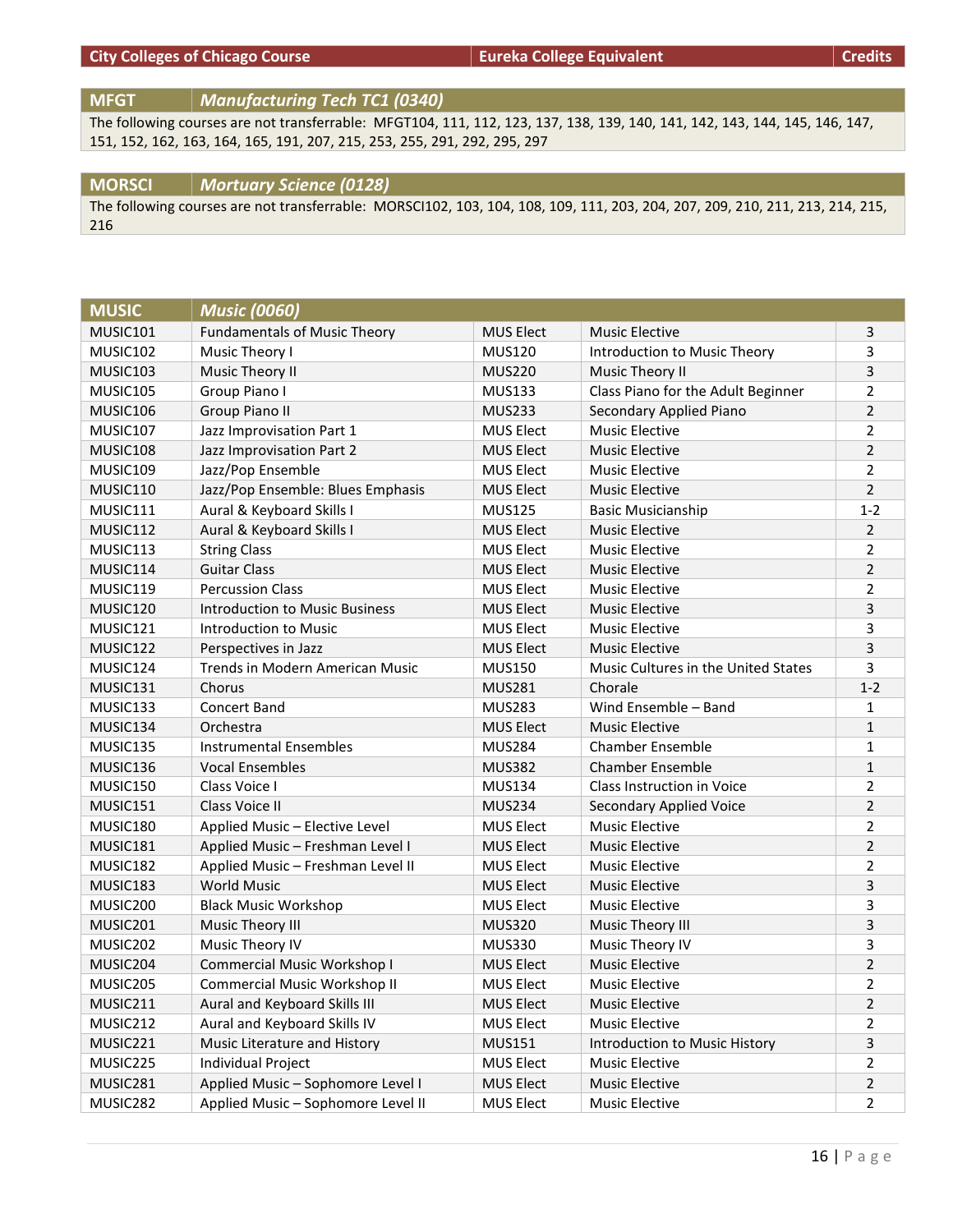|  | <b>City Colleges of Chicago Course</b> |  |  |
|--|----------------------------------------|--|--|
|--|----------------------------------------|--|--|

**NETTEC** *Networking Technologies (0165)*

The following courses are not transferrable: NETTEC101, 111, 119, 121, 122, 201, 202, 203, 221, 222, 240, 245, 260, 270, 299

# **NURSING** *Nursing (0063)*

The following courses are not transferrable: NURSING101, 102, 150, 151, 152, 153, 154, 155, 203, 210, 211, 212, 213

| <b>OCEAN</b> | $\vert$ Oceanography (0070)                           |
|--------------|-------------------------------------------------------|
|              | The following courses are not transferrable: OCEAN101 |

**OTA** *Occupational Therapy Assistant (0122)* The following courses are not transferrable: OTA106, 107, 108, 109, 110, 209, 210, 211, 212, 213, 214, 215, 216

**PHARTC** *Pharmacy Technology (0062)*

The following courses are not transferrable: PHARTC100, 101, 102, 103, 104, 105, 113, 121, 201, 202, 204, 205

| <b>PHIL</b>     | Philosophy (0043)               |                   |                                 |   |  |
|-----------------|---------------------------------|-------------------|---------------------------------|---|--|
| <b>PHIL105</b>  | Logic                           | PHI140            | Logic                           | 3 |  |
| <b>PHIL106</b>  | Introduction to Philosophy      | PHI110            | Introduction to Philosophy      | 3 |  |
| <b>PHIL107</b>  | <b>Ethics</b>                   | <b>PHI220</b>     | Moral Philosophy                | 3 |  |
| <b>PHIL108</b>  | Philosophy of Religion          | <b>PHI Elect</b>  | Philosophy Elective             | 3 |  |
| <b>PHIL110</b>  | Social/Political Philosophy     | <b>PHI320W</b>    | Political and Social Philosophy | 3 |  |
| <b>PHIL151</b>  | <b>Bioethics</b>                | <b>PHIL Elect</b> | Philosophy Elective             | 3 |  |
| <b>PHII 201</b> | Greek Philo to Renaissance      | PHI250            | Ancient Philosophy              | 3 |  |
| <b>PHIL202</b>  | <b>Enlightenment to Present</b> | PHI260            | Modern Philosophy               | 3 |  |
| <b>PHIL215</b>  | Problems in Philosophy          | <b>PHI Elect</b>  | Philosophy Elective             | 3 |  |
| <b>PHIL216</b>  | <b>Critical Thinking</b>        | PHI Elect         | Philosophy Elective             | 3 |  |
| <b>PHIL225</b>  | Philosophy of Art               | <b>PHI Elect</b>  | Philosophy Elective             | 3 |  |

# **PHLEB** *Phlebotomy (0113)*

The following courses are not transferrable: PHLEB109, 209

| <b>PHYSCI</b> | <b>Physical Science (0076)</b>            |                          |                                  |   |
|---------------|-------------------------------------------|--------------------------|----------------------------------|---|
| PHYSCI101     | <b>General Course Physical Science</b>    | <b>PHS Elect</b>         | <b>Physical Science Elective</b> |   |
| PHYSC1102     | General Course Physical Science           | PHS Elect                | <b>Physical Science Elective</b> | 3 |
| PHYSCI107     | Current Public Issues in Physical Science | <b>PHS Elect</b>         | <b>Physical Science Elective</b> | 3 |
| PHYSCI111     | <b>General Course I Physical Science</b>  | <b>PHS Elect</b>         | <b>Physical Science Elective</b> | 4 |
| PHYSCI112     | General Course II Physical Science        | <b>PHS110</b>            | Introduction to Physical Science | 4 |
| PHYSCI118     | Introduction to Meteorlology              | PHS Elect                | <b>Physical Science Elective</b> | 4 |
| PHYSCI295     | Independent Research in Physical Science  | $\overline{\phantom{a}}$ |                                  | - |

| <b>PHYSED</b> | <b>Physical Education (0065)</b> |                  |                      |         |
|---------------|----------------------------------|------------------|----------------------|---------|
| PHYSED110     | <b>Fitness</b>                   | KIN Elect        | Kinesiology Elective | $1 - 2$ |
| PHYSED112     | <b>Gymnastics and Tumbling</b>   | KIN Elect        | Kinesiology Elective | $1 - 2$ |
| PHYSED114     | Jogging                          | KIN Elect        | Kinesiology Elective | $1 - 2$ |
| PHYSED116     | Self Defense and Combatives      | KIN Elect        | Kinesiology Elective | $1 - 2$ |
| PHYSED118     | <b>Weight Training</b>           | KIN Elect        | Kinesiology Elective | $1 - 2$ |
| PHYSED120     | <b>Team Sports</b>               | KIN Elect        | Kinesiology Elective | $1 - 2$ |
| PHYSED122     | <b>Individual Sports</b>         | KIN Elect        | Kinesiology Elective | $1 - 2$ |
| PHYSED130     | <b>Fundamentals of Swimming</b>  | <b>KIN Elect</b> | Kinesiology Elective | $1 - 2$ |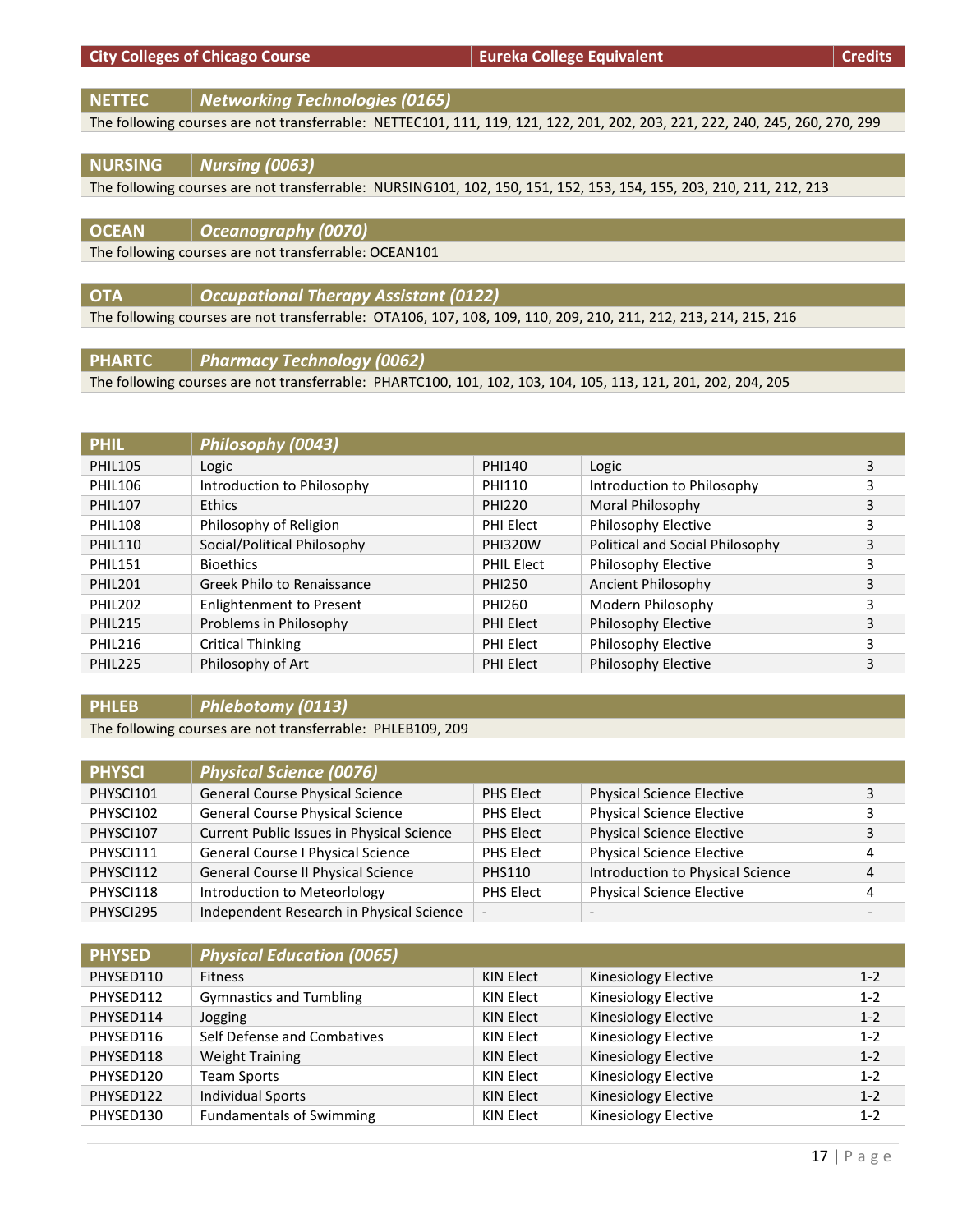| PHYSED132 | Adv. Swimming and Water Games              | <b>KIN Elect</b> | Kinesiology Elective                  | $1 - 2$        |
|-----------|--------------------------------------------|------------------|---------------------------------------|----------------|
| PHYSED134 | Aquatic Skills & Synchronized Swimming     | <b>KIN Elect</b> | Kinesiology Elective                  | $1 - 2$        |
| PHYSED140 | Dance Survey                               | <b>THA Elect</b> | <b>Theatre Arts Elective</b>          | $1 - 2$        |
| PHYSED142 | Square and Folk Dance                      | <b>THA104</b>    | <b>Introductory Dance</b>             | $1 - 2$        |
| PHYSED144 | <b>Ethnic Dance</b>                        | <b>THA104</b>    | <b>Introductory Dance</b>             | $1 - 2$        |
| PHYSED146 | <b>Contemporary Dance I</b>                | <b>THA104</b>    | <b>Introductory Dance</b>             | $1 - 2$        |
| PHYSED148 | <b>Contemporary Dance II</b>               | <b>THA304</b>    | <b>Advanced Dance</b>                 | $1 - 2$        |
| PHYSED150 | <b>Ballet</b>                              | <b>THA104</b>    | <b>Introductory Dance</b>             | $1 - 2$        |
| PHYSED152 | Tap                                        | <b>THA104</b>    | <b>Introductory Dance</b>             | $1 - 2$        |
| PHYSED160 | <b>Adaptive Physical Education</b>         | <b>KIN Elect</b> | Kinesiology Elective                  | $1 - 2$        |
| PHYSED200 | Intro to Physical Education                | <b>KIN Elect</b> | Kinesiology Elective                  | $\overline{2}$ |
| PHYSED201 | <b>Dance Fundamentals</b>                  | <b>THA Elect</b> | <b>Theatre Arts Elective</b>          | $\overline{2}$ |
| PHYSED202 | <b>Ballet</b>                              | <b>THA304</b>    | <b>Advanced Dance</b>                 | $\mathbf{1}$   |
| PHYSED203 | Contemporary & Modern Jazz Dance           | <b>THA104</b>    | <b>Introductory Dance</b>             | 1              |
| PHYSED204 | Wrestling                                  | <b>KIN Elect</b> | Kinesiology Elective                  | $\mathbf{1}$   |
| PHYSED206 | Football                                   | KIN Elect        | Kinesiology Elective                  | 1              |
| PHYSED207 | Introduction to Personal Training          | <b>KIN Elect</b> | <b>Kinesiology Elective</b>           | 3              |
| PHYSED212 | Volleyball                                 | <b>KIN Elect</b> | <b>Kinesiology Elective</b>           | 1              |
| PHYSED216 | <b>Track</b>                               | <b>KIN Elect</b> | Kinesiology Elective                  | $\mathbf{1}$   |
| PHYSED218 | Basketball                                 | <b>KIN Elect</b> | Kinesiology Elective                  | 1              |
| PHYSED219 | <b>Sports Officiating</b>                  | <b>KIN241</b>    | Tech. of Sport Coaching & Officiating | $\overline{2}$ |
| PHYSED221 | Play & Rhythmic Activities of Early Childh | <b>KIN Elect</b> | Kinesiology Elective                  | $\overline{2}$ |
| PHYSED224 | <b>Tumbling and Gymnastics</b>             | <b>KIN Elect</b> | Kinesiology Elective                  | $\overline{2}$ |
| PHYSED226 | Swim and Senior Life Saving                | KIN Elect        | Kinesiology Elective                  | $\overline{2}$ |
| PHYSED229 | Water Safety Instructor                    | <b>KIN Elect</b> | Kinesiology Elective                  | $\overline{2}$ |
| PHYSED230 | <b>Baseball and Softball</b>               | KIN Elect        | <b>Kinesiology Elective</b>           | 2              |
| PHYSED234 | Soccer                                     | <b>KIN Elect</b> | Kinesiology Elective                  | $\mathbf{1}$   |
| PHYSED236 | <b>Fitness Programs</b>                    | <b>KIN Elect</b> | Kinesiology Elective                  | $\overline{2}$ |
| PHYSED237 | <b>Body Mechanics</b>                      | <b>KIN Elect</b> | Kinesiology Elective                  | $\overline{2}$ |
| PHYSED224 | <b>Tennis</b>                              | <b>KIN Elect</b> | Kinesiology Elective                  | 1              |
| PHYSED246 | Golf                                       | <b>KIN Elect</b> | Kinesiology Elective                  | $\mathbf{1}$   |

| <b>PHYSICS</b> | Physics (0077)                           |                          |                           |                |
|----------------|------------------------------------------|--------------------------|---------------------------|----------------|
| PHYSICS131     | <b>Mechanics and Power</b>               | <b>PHY Elect</b>         | <b>Physics Elective</b>   | 3              |
| PHYSICS132     | Electricity, Heat, and Light             | <b>PHY Elect</b>         | <b>Physics Elective</b>   | 3              |
| PHYSICS215     | <b>Statics</b>                           | <b>PHY Elect</b>         | <b>Physics Elective</b>   | 3              |
| PHYSICS216     | Dynamics                                 | <b>PHY Elect</b>         | <b>Physics Elective</b>   | 3              |
| PHYSICS217     | <b>Mechanics of Materials</b>            | <b>PHY Elect</b>         | <b>Physics Elective</b>   | 3              |
| PHYSICS220     | <b>Physics Calculations and Practice</b> | <b>PHY Elect</b>         | <b>Physics Elective</b>   | $\mathfrak{p}$ |
| PHYSICS221     | Mechanics, Waves, and Heat               | <b>PHY Elect</b>         | <b>Physics Elective</b>   | 5              |
| PHYSICS222     | Electricity, Light, and Modern Physics   | <b>PHY Elect</b>         | <b>Physics Elective</b>   | 5              |
| PHYSICS224     | <b>Physics Calculations and Practice</b> | <b>PHY Elect</b>         | <b>Physics Elective</b>   | $\overline{2}$ |
| PHYSICS231     | Gen Physics I: Mechanics & Wave Mot'n    | <b>PHY220</b>            | <b>General Physics I</b>  | 4              |
| PHYSICS232     | Gen Physics II: Electricity & Magnetism  | <b>PHY230</b>            | <b>General Physics II</b> | 4              |
| PHYSICS233     | Gen Physics III: Heat, Light, & Modern   | <b>PHY Elect</b>         | <b>Physics Elective</b>   | 5              |
| PHYSICS235     | Eng Physics I: Mechanics & Wave Mot'n    | <b>PHY220</b>            | <b>General Physics I</b>  | 5              |
| PHYSICS236     | Eng Physics II: Electricity & Magnetism  | <b>PHY230</b>            | <b>General Physics II</b> | 5              |
| PHYSICS237     | Eng Physics III: Heat, Light, & Modern   | <b>PHY Elect</b>         | <b>Physics Elective</b>   | 5              |
| PHYSICS295     | Independent Research in Physics          | $\overline{\phantom{a}}$ |                           |                |

| <b>POLISH</b> | <b>Polish (0046)</b>       |       |          |  |
|---------------|----------------------------|-------|----------|--|
| POLISH101     | <b>First Course Polish</b> | Elect | Elective |  |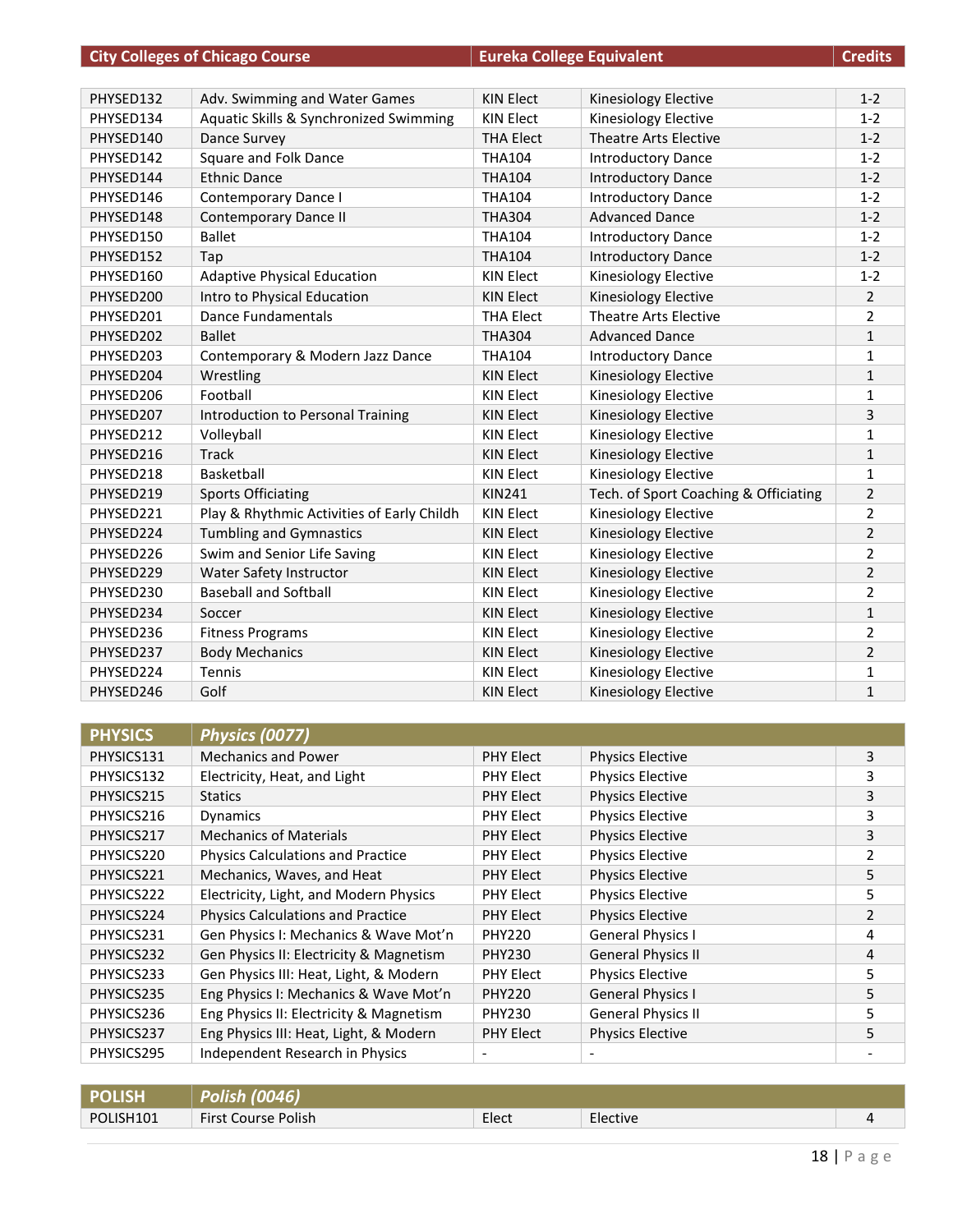| <b>City Colleges of Chicago Course</b> |                             | <b>Eureka College Equivalent</b> |          | <b>Credits</b> |
|----------------------------------------|-----------------------------|----------------------------------|----------|----------------|
|                                        |                             |                                  |          |                |
| POLISH <sub>102</sub>                  | Second Course Polish        | Elect                            | Elective | 4              |
| POLISH <sub>103</sub>                  | Third Course Polish         | Elect                            | Elective | 4              |
| POLISH104                              | <b>Fourth Course Polish</b> | Elect                            | Elective | 4              |

| <b>POLSCI</b> | <b>Political Science (0086)</b>    |                          |                                   |                              |
|---------------|------------------------------------|--------------------------|-----------------------------------|------------------------------|
| POLSCI200     | Principles of Political Science    | <b>PSC Elect</b>         | <b>Political Science Elective</b> | 3                            |
| POLSCI201     | The National Government            | <b>PSC150</b>            | American Government (National)    | 3                            |
| POLSCI202     | Urban Government & Politics        | <b>PSC Elect</b>         | <b>Political Science Elective</b> | 3                            |
| POLSCI203     | <b>Comparative Government</b>      | <b>PSC Elect</b>         | <b>Political Science Elective</b> | 3                            |
| POLSCI204     | International Relations            | <b>PSC263</b>            | International Relations           | 3                            |
| POLSCI205     | <b>Public Administration</b>       | <b>PSC Elect</b>         | <b>Political Science Elective</b> | 3                            |
| POLSCI206     | American Foreign Policy            | <b>PSC362W</b>           | American Foreign Policy           | 3                            |
| POLSCI207     | U.S. State and Local Government    | <b>PSC250</b>            | American Government (State & Loc) | 3                            |
| POLSCI211     | Analysis of White Racism           | $\overline{\phantom{a}}$ | $\overline{\phantom{a}}$          | $\qquad \qquad \blacksquare$ |
| POLSCI215     | Politics of Community Organization | <b>PSC Elect</b>         | <b>Political Science Elective</b> | 3                            |

**PRTE** *Process Technology (0340)*

The following courses are not transferrable: PRTE116, 117, 118, 124, 125, 202, 203, 204, 205, 206

### **PSREHB** *Psychiatric Rehabilitation (0134)* The following courses are not transferrable: PSREHB101, 102, 103, 104, 105

| <b>PSYCH</b>         | Psychology (0087)                    |                  |                                        |         |
|----------------------|--------------------------------------|------------------|----------------------------------------|---------|
| PSYCH <sub>201</sub> | <b>General Psychology</b>            | <b>PSY101</b>    | <b>General Psychology</b>              | 3       |
| PSYCH <sub>203</sub> | The Psychology of Women              | <b>PSY Elect</b> | <b>Psychology Elective</b>             | 3       |
| PSYCH <sub>205</sub> | Applied Psychology                   | <b>PSY Elect</b> | <b>Psychology Elective</b>             | 3       |
| PSYCH206             | Business & Industrial Psychology     | <b>PSY225</b>    | Industrial-Organizational Psychology   | 3       |
| PSYCH <sub>207</sub> | Child Psychology                     | <b>PSY206</b>    | Infant & Early Childhood Developmnt    | 3       |
| PSYCH208             | Psychology of Exceptional Children   | <b>EDU229</b>    | <b>Educating the Exceptional Child</b> | 3       |
| PSYCH209             | <b>Black Psychology</b>              | <b>PSY Elect</b> | <b>Psychology Elective</b>             | 3       |
| PSYCH <sub>210</sub> | Principles of Supervisory Psychology | <b>PSY Elect</b> | <b>Psychology Elective</b>             | 3       |
| PSYCH211             | Social Psychology                    | <b>PSY203</b>    | Social Psychology                      | 3       |
| PSYCH <sub>213</sub> | <b>Abnormal Psychology</b>           | <b>PSY314W</b>   | Abnormal Psychology                    | 3       |
| PSYCH214             | Adolescent Psychology                | <b>PSY205</b>    | Psych of Childhood - Adolescence       | 3       |
| PSYCH <sub>215</sub> | Psychology of Personality            | PSY370W          | Personality Theory                     | 3       |
| PSYCH <sub>222</sub> | Adult Development and Aging          | <b>PSY308</b>    | Adulthood and Aging Psychology         | 3       |
| PSYCH <sub>223</sub> | Death, Dying, and Bereavement        | <b>PSY Elect</b> | <b>Psychology Elective</b>             | 3       |
| PSYCH <sub>224</sub> | Life Span Developmental Psychology   | <b>PSY Elect</b> | <b>Psychology Elective</b>             | 3       |
| PSYCH <sub>240</sub> | Research & Stat Methods in Behay Sci | <b>PSY222</b>    | Research Methods for Soc & Nat Sci     | 3       |
| PSYCH <sub>299</sub> | Special Topics in Psychology         | <b>PSY Elect</b> | <b>Psychology Elective</b>             | $1 - 6$ |

#### **PTA** *Physical Therapy Assistant (0151)*

The following courses are not transferrable: PTA110, 140, 150, 160, 170, 171, 190, 200, 201, 211, 220, 221, 230, 240, 260, 280

#### **PTKAPPA** *Phi Theta Kappa (0131)*

The following courses are not transferrable: PTKAPPA101

#### **RADIOGR** *Radiography (0021)*

The following courses are not transferrable: RADIOGR101, 102, 105, 115, 124, 128, 131, 140, 141, 200, 202, 205, 206, 208, 232, 233, 234, 242, 243, 244, 261, 262, 263, 265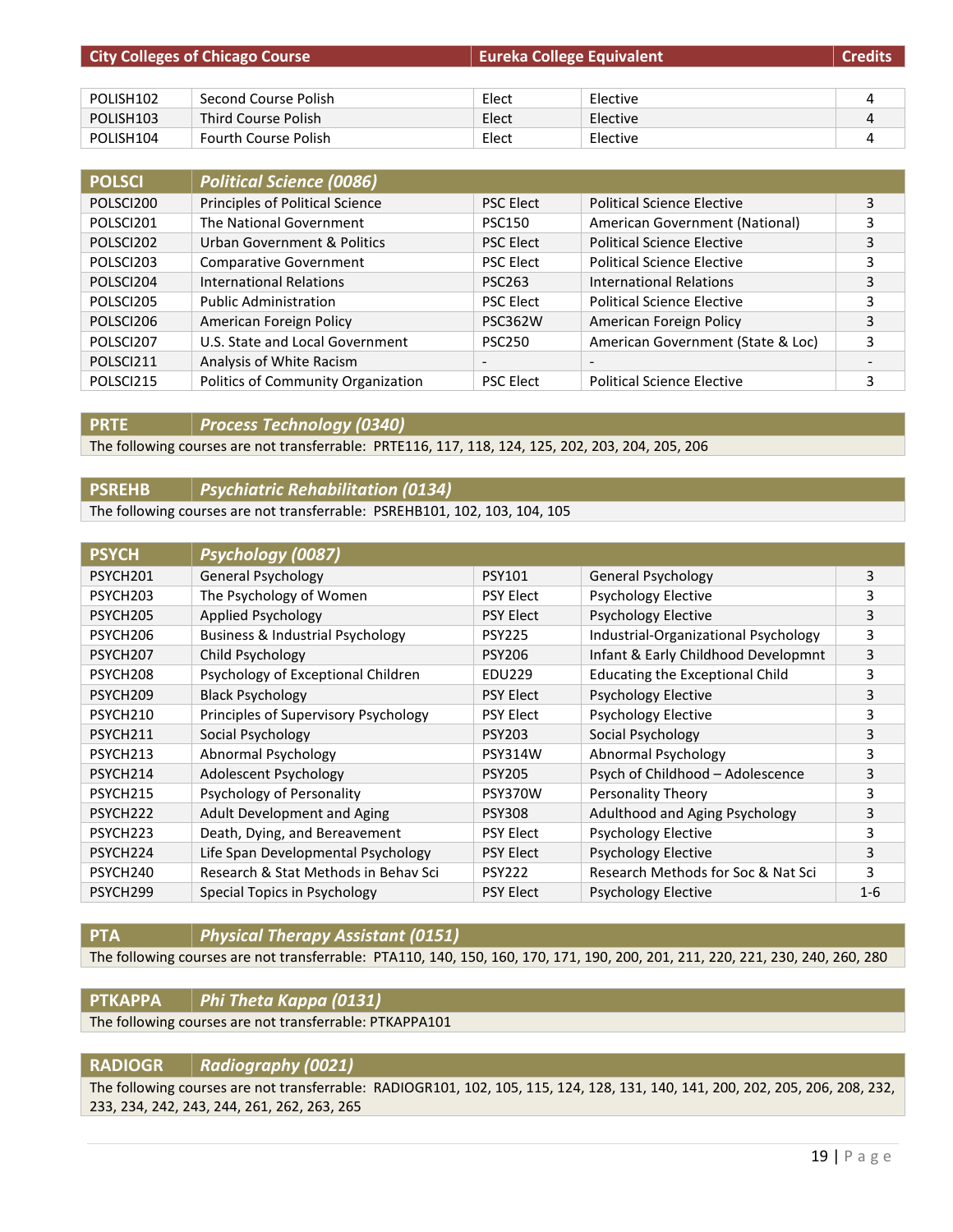#### **READING** *Reading (0037)*

The following courses are not transferrable: READING099, 125, 126

| <b>RELIGN</b> | <b>Comparative Religion (0133)</b>        |                  |                                       |   |
|---------------|-------------------------------------------|------------------|---------------------------------------|---|
| RELIGN101     | Introduction to Religion                  | <b>REL223</b>    | Intro to Theology & Religious Studies | 3 |
| RELIGN102     | The Bible - Hebrew Bible / Old Test       | <b>REL217</b>    | Intro to the Hebrew Scriptures        | 3 |
| RELIGN103     | The Bible - New Testament                 | <b>REL219</b>    | Introduction to the New Testament     | 3 |
| RELIGN104     | Islamic Scriptures - The Qur'an           | <b>REL Elect</b> | <b>Religion Elective</b>              | 3 |
| RELIGN106     | Comparative Religion I / Eastern Religion | <b>REL Elect</b> | <b>Religion Elective</b>              | 3 |
| RELIGN107     | Comparative Religion II / Western Relig   | <b>REL Elect</b> | <b>Religion Elective</b>              | 3 |
| RELIGN108     | Religion and Psychology                   | <b>REL Elect</b> | <b>Religion Elective</b>              | 3 |
| RELIGN108+    | Comparative Religion I/Eastern Religion   | <b>REL127</b>    | <b>Global Religions</b>               | 6 |
| RELIGN109     | Comparative Religion II/Western Religion  |                  |                                       |   |

**RESPTC** *Respiratory Therapy (0061)*

The following courses are not transferrable: RESPTC114, 115, 116, 117, 118, 119, 127, 129, 137, 139, 141, 146, 200, 222, 224, 225, 227, 230, 250, 260

# **SCML** *Supply Chaim Management & Logistics (0333)*

The following courses are not transferrable: SCML110, 111, 112, 150, 151, 152, 154, 155, 158, 159, 160, 180, 181, 182, 210

| <b>SOC</b> | Sociology (0089)                |                  |                                       |   |
|------------|---------------------------------|------------------|---------------------------------------|---|
| SOC110     | <b>Religion and Society</b>     | <b>SOC Elect</b> | Sociology Elective                    | 3 |
| SOC201     | Intro to the Study of Society   | SOC102           | Principles of Sociology               |   |
| SOC202     | Sociology of Urban Life         | <b>SOC Elect</b> | Sociology Elective                    | 3 |
| SOC203     | Marriage and the Family         | SOC Elect        | Sociology Elective                    | 3 |
| SOC205     | Social Problems                 | <b>SOC Elect</b> | Sociology Elective                    | 3 |
| SOC207     | The Sociology of Sex and Gender | SOC Elect        | Sociology Elective                    | 3 |
| SOC209     | The Black Man in the U.S.       | <b>SOC Elect</b> | Sociology Elective                    | 3 |
| SOC210     | Diverse Cultures / Global Age   | SOC Elect        | Sociology Elective                    | 3 |
| SOC211     | Race and Ethnic Relations       | SOC306           | Minority Peoples in the United States | 3 |
| SOC241     | Institutional Racism            | SOC Elect        | Sociology Elective                    | 3 |
| SOC280     | <b>Human Relations</b>          | <b>SOC Elect</b> | Sociology Elective                    | 3 |

| <b>SOCSCI</b> | <b>Social Science (0088)</b>           |                          |                                   |   |
|---------------|----------------------------------------|--------------------------|-----------------------------------|---|
| SOCSCI101     | <b>General Course I Social Science</b> | Elect                    | Elective                          |   |
| SOCSCI102     | General Course II Social Science       | Elect                    | Elective                          |   |
| SOCSCI103     | Intro to Applied Social Science        | $\overline{\phantom{0}}$ | $\overline{\phantom{0}}$          |   |
| SOCSCI104     | Special Topics in the Social Sciences  | Elect                    | Elective                          |   |
| SOCSCI105     | American Social Issues                 | <b>PSC Elect</b>         | <b>Political Science Elective</b> | 3 |
| SOCSCI106     | North & South American Social Develop  | Elect                    | Elective                          | 3 |
| SOCSCI110     | Introduction to Global Studies         | Elect                    | Elective                          | 3 |
| SOCSCI221     | <b>Black Economics</b>                 | Elect                    | Elective                          |   |

| <b>SOCSER</b>      | <b>Social Service (0091)</b>                                                                                                  |                  |                             |   |
|--------------------|-------------------------------------------------------------------------------------------------------------------------------|------------------|-----------------------------|---|
|                    | The following courses are not transferrable: SOCSER102, 103, 105, 106, 107, 109, 202, 203, 204, 229, 230, 248, 249, 250, 251, |                  |                             |   |
| 252, 253, 258, 259 |                                                                                                                               |                  |                             |   |
| SOCSER101          | Introduction to Social Work                                                                                                   | SOC Elect        | Sociology Elective          |   |
| SOCSER201          | Principles of Social Work Practice                                                                                            | SOC Elect        | Sociology Elective          | 3 |
| SOCSER206          | Human Development and Aging                                                                                                   | <b>PSY Elect</b> | <b>Psychology Elective</b>  | 3 |
| SOCSER212          | Intro to Group Process                                                                                                        | LDR Elect        | Leadership Studies Elective | 3 |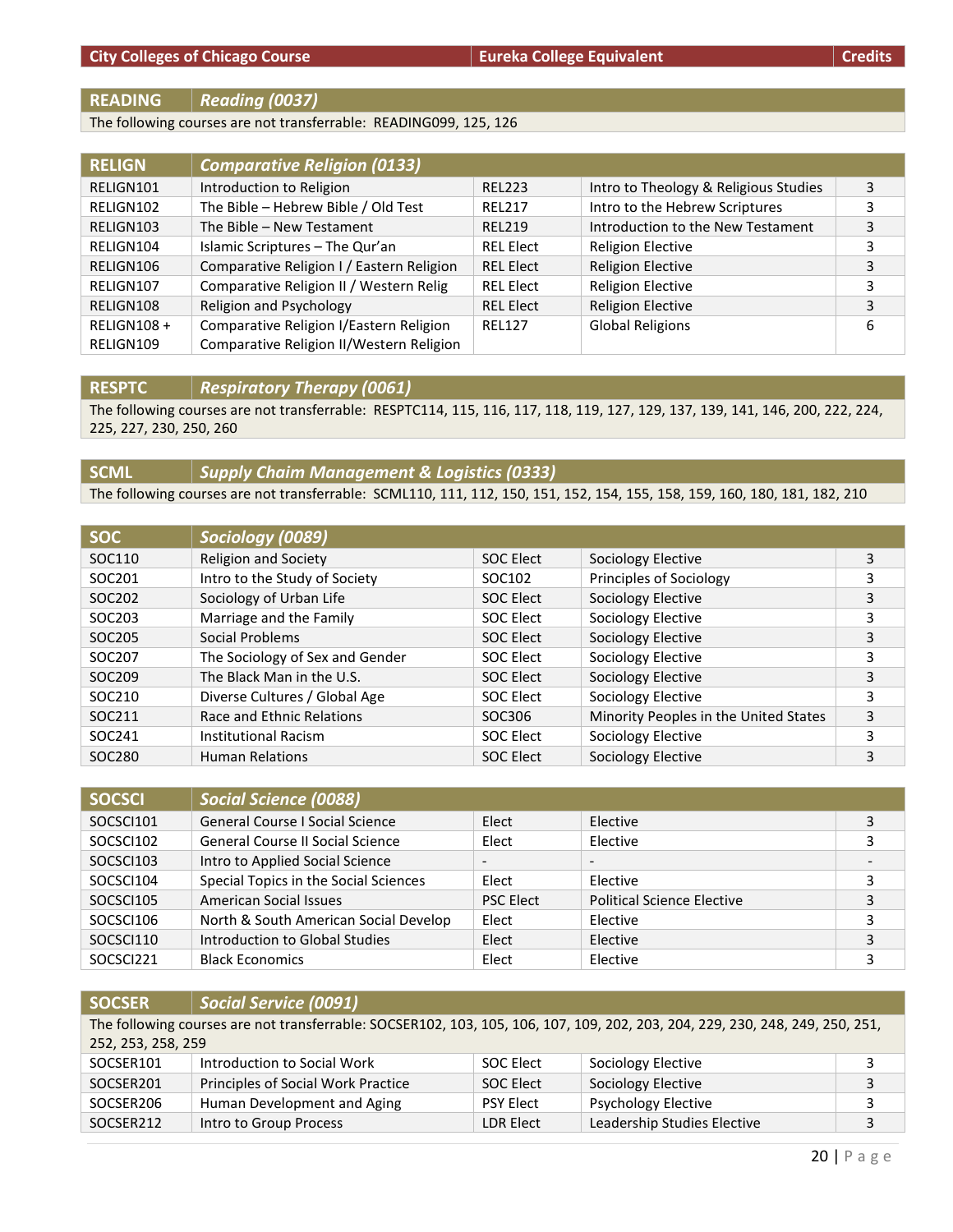| <b>City Colleges of Chicago Course</b> |                                     | <b>Eureka College Equivalent</b> |                             | <b>Credits</b> |
|----------------------------------------|-------------------------------------|----------------------------------|-----------------------------|----------------|
|                                        |                                     |                                  |                             |                |
| SOCSER213                              | <b>Advanced Group Process</b>       | LDR Elect                        | Leadership Studies Elective |                |
| SOCSER215                              | Social Problems and Social Action I | SOC Elect                        | Sociology Elective          |                |
| SOCSER228                              | Methodology for Social Work         | SOC Elect                        | Sociology Elective          |                |

| <b>SPANISH</b> | <b>Spanish (0057)</b>                   |                          |                                     |   |
|----------------|-----------------------------------------|--------------------------|-------------------------------------|---|
| SPANISH101     | First Course Spanish                    | SPA115                   | Introductory Spanish I              | 4 |
| SPANISH102     | Second Course Spanish                   | SPA120                   | <b>Introductory Spanish II</b>      | 4 |
| SPANISH103     | Third Course Spanish                    | SPA240                   | Intermediate Spanish I              | 4 |
| SPANISH104     | Fourth Course Spanish                   | SPA260                   | Intermediate Spanish II             | 4 |
| SPANISH111     | Spanish for Hispanos                    | <b>SPA Elect</b>         | Spanish Elective                    | 3 |
| SPANISH112     | Spanish for Health Care Professionals   | $\overline{\phantom{0}}$ |                                     |   |
| SPANISH113     | Spanish for Near Native Speakers I      | <b>SPA Elect</b>         | Spanish Elective                    | 4 |
| SPANISH114     | Spanish for Near Native Speakers II     | <b>SPA Elect</b>         | Spanish Elective                    | 4 |
| SPANISH191     | <b>Survival Spanish Nursing</b>         | $\overline{\phantom{a}}$ |                                     |   |
| SPANISH206     | Intensive Oral Practice Spanish         | <b>SPA Elect</b>         | Spanish Elective                    | 4 |
| SPANISH210     | Modern Civilization and Culture Spanish | <b>SPA Elect</b>         | Spanish Elective                    | 3 |
| SPANISH213     | Intro to Modern Literature Spanish      | <b>SPA Elect</b>         | Spanish Elective                    | 3 |
| SPANISH214     | Readings in Literature Spanish          | SPA303                   | Spanish & Latin American Literature | 3 |

| <b>SPEECH</b> | <b>Speech (0095)</b>                        |                          |                                      |         |
|---------------|---------------------------------------------|--------------------------|--------------------------------------|---------|
| SPEECH101     | <b>Fundamentals of Speech Communication</b> | COM110                   | Introduction to Public Speaking      | 3       |
| SPEECH102     | <b>Public Speaking</b>                      | COM110                   | Introduction to Public Speaking      | 3       |
| SPEECH104     | <b>Group Communication</b>                  | COM210                   | <b>Small Group Communication</b>     | 3       |
| SPEECH106     | <b>Human Communication</b>                  | COM215                   | <b>Human Communication</b>           | 3       |
| SPEECH112     | Introduction to Oral Communication          | <b>COM Elect</b>         | <b>Communication Elective</b>        | 3       |
| SPEECH131     | Introduction to the Theater                 | <b>THA110</b>            | Introduction to Theatre Arts & Drama | 3       |
| SPEECH135     | Speech Projects                             | $\overline{\phantom{a}}$ |                                      |         |
| SPEECH140     | Speech Clinic                               | $\overline{\phantom{a}}$ | $\overline{\phantom{a}}$             |         |
| SPEECH143     | Training the Speaking Voice                 | $\overline{\phantom{a}}$ |                                      |         |
| SPEECH144     | Oral Reading and Interpretation             | <b>COM Elect</b>         | <b>Communications Elective</b>       | $2 - 3$ |
| SPEECH145     | Radio and Television                        | <b>COM Elect</b>         | <b>Communication Elective</b>        | 3       |
| SPEECH160     | <b>Business and Professional Speech</b>     | <b>COM Elect</b>         | <b>Communication Elective</b>        | 3       |
| SPEECH202     | Interpersonal Communication                 | COM215                   | <b>Human Communication</b>           | 3       |
| SPEECH206     | Argumentation                               | <b>COM Elect</b>         | <b>Communication Elective</b>        | 3       |
| SPEECH243     | Speech for Teachers                         | <b>COM Elect</b>         | <b>Communication Elective</b>        | 3       |

**STBPS** *Short Term Business/Professional Services*

The following courses are not transferrable: STBPS167, 238, 239, 240, 241, 242

# **STHLTH** *Short Term Health (0500)*

The following courses are not transferrable: STHLTH158, 624

### **STTRDE** *Short Term Trade/Industrial/Transportation*

The following courses are not transferrable: STTRDE104, 106, 113, 114, 116, 117, 118, 119, 126, 127, 128, 129, 130, 131, 132, 133, 134, 135, 136, 137, 138, 139, 140, 141, 142, 143, 144, 145, 147, 148, 149, 337, 338

### **SURGTC** *Surgical Technology (0016)*

The following courses are not transferrable: SURGTC111, 112, 113, 114, 116, 211, 212, 213, 215, 216, 217, 218, 219

# **TECH** *Technology (0332)*

The following courses are not transferrable: TECH400, 401, 406, 407, 408, 409, 410, 411, 416, 417, 418, 419, 420, 421, 422,